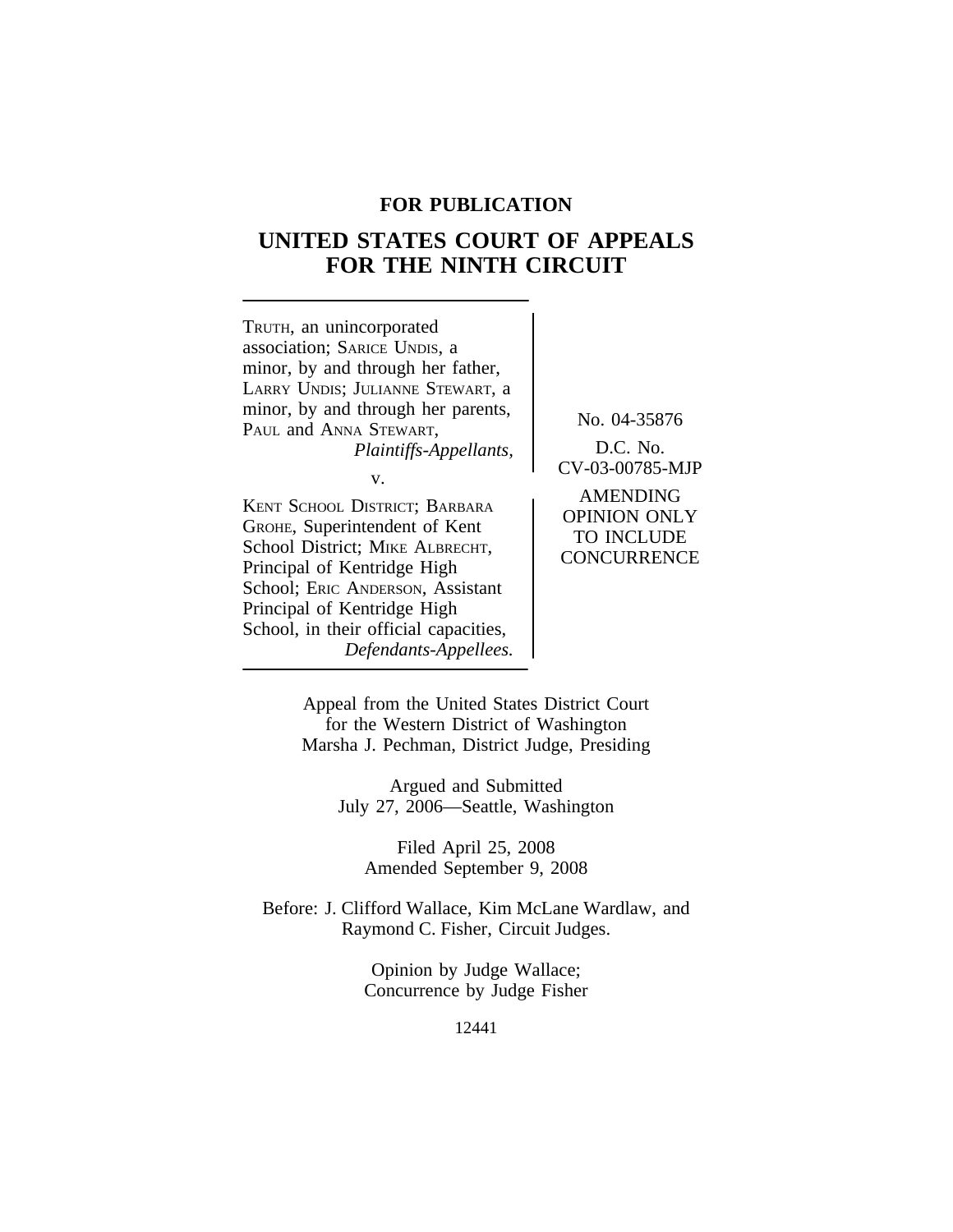## **COUNSEL**

Nathan W. Kellum, Alliance Defense Fund, Memphis, Tennessee, for the plaintiffs-appellants.

Michael B. Tierney, Mercer Island, Washington, for the defendants-appellees.

Jane M. Whicher, Port Townsend, Washington, for amicus American Civil Liberties Union.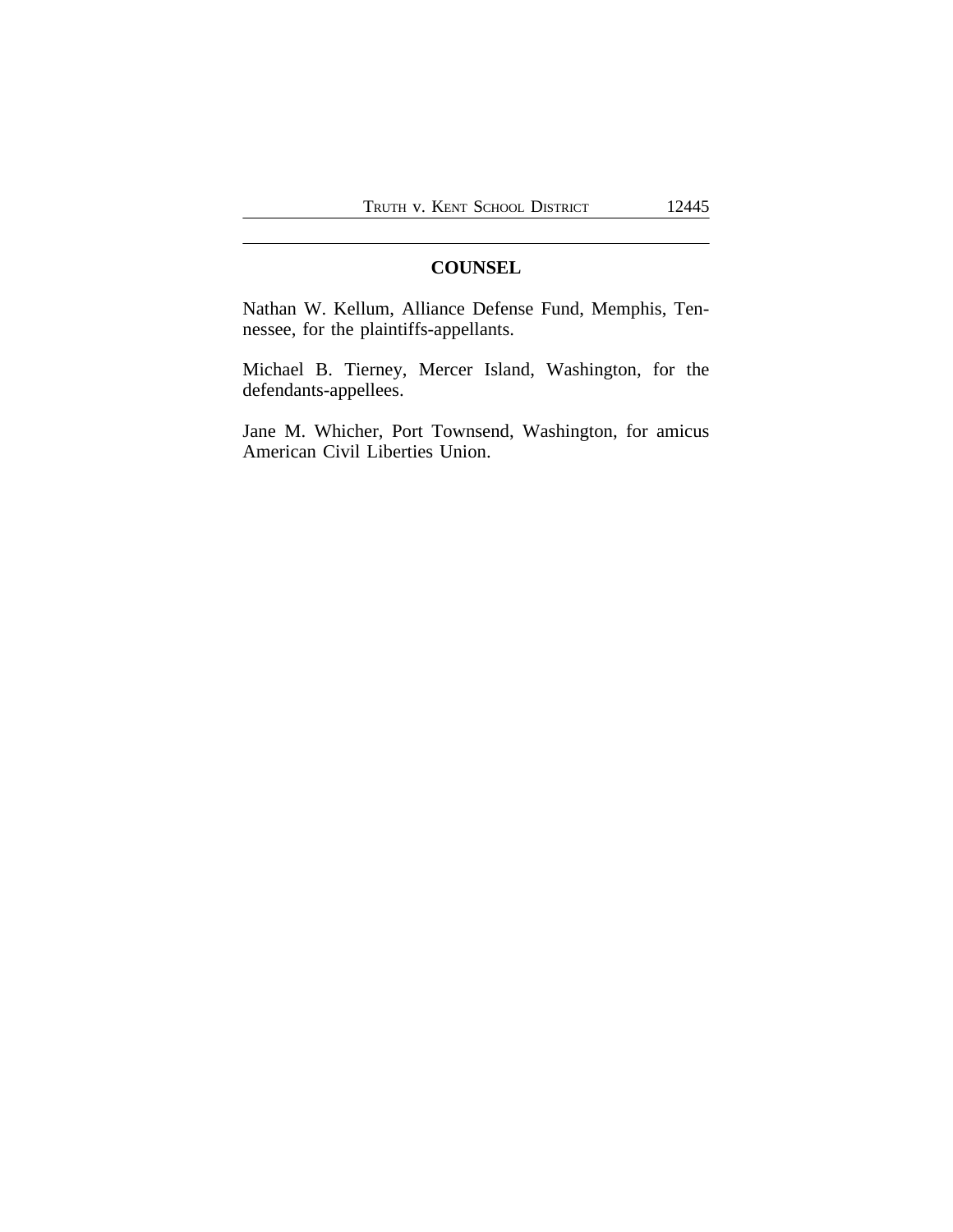Sara J. Rose, Washington, D.C., for amicus Americans United for Separation of Church and State.

David F. McDowell, Los Angeles, California, for amicus Anti-Defamation League.

## **ORDER**

The opinion filed on April 25, 2008 in the above-captioned case is amended only to include the concurrence filed this date.

Appellant's Petition for Rehearing En Banc is still pending.

#### **OPINION**

WALLACE, Circuit Judge:

Appellants Truth, Sarice Undis, and Julianne Stewart (collectively, Truth) appeal from a summary judgment in favor of the Kent School District and other appellees (collectively, District). Truth alleges violations of the Equal Access Act (the Act), the First Amendment rights of free speech and expressive association, the Free Exercise Clause, the Establishment Clause, and the Equal Protection Clause. We have jurisdiction pursuant to 28 U.S.C. § 1291. We reverse and remand.

## **I.**

This appeal arises from Truth's attempt to form a student club at Kentridge High School (Kentridge), which is part of the Kent School District. Under the relevant policies at Kentridge, "[u]nchartered clubs are not permitted to exist." To obtain a charter, students must submit a proposed charter to the Associated Student Body (ASB) Council and secure approval.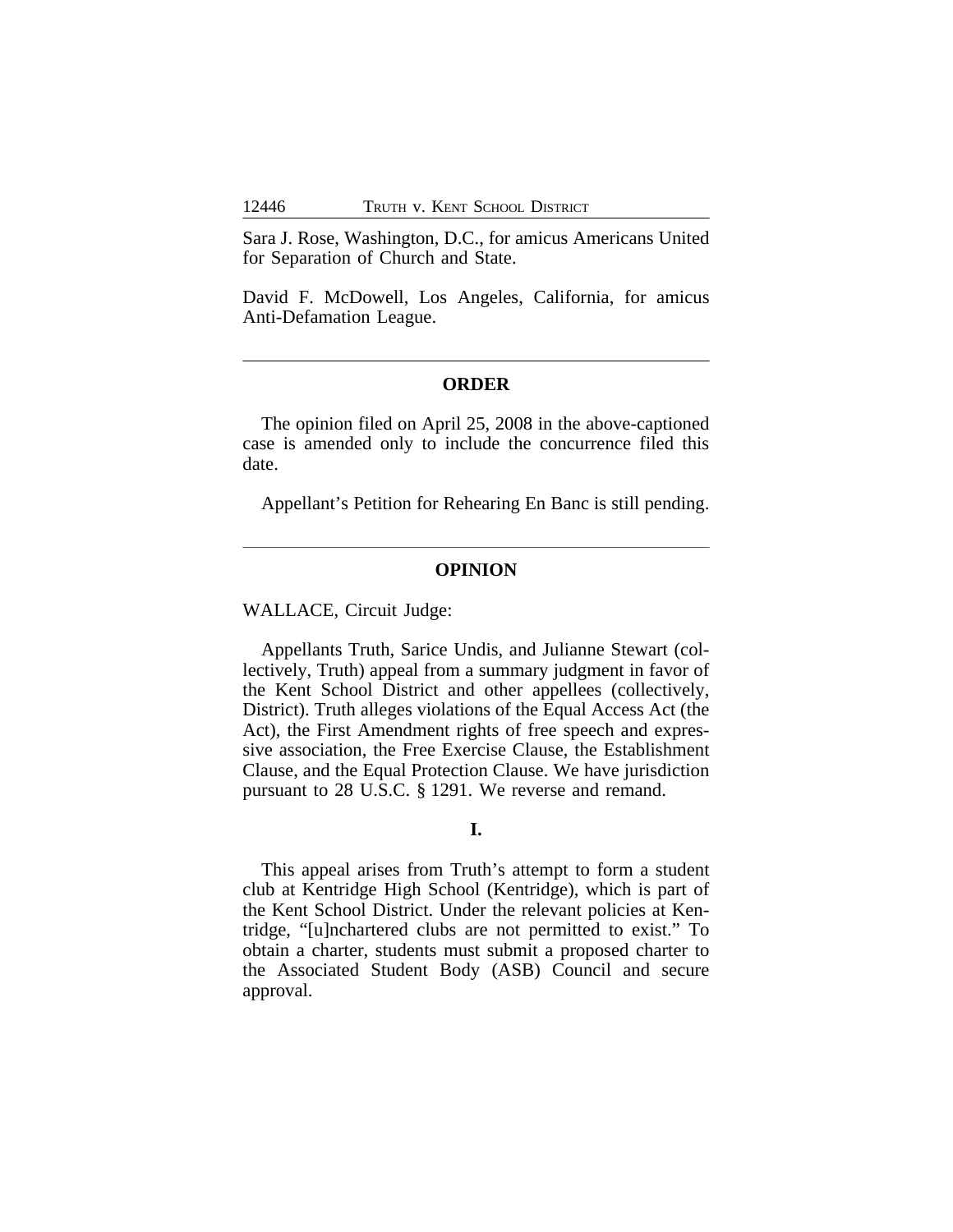| Truth v. Kent School District | 12447 |
|-------------------------------|-------|
|-------------------------------|-------|

Beginning in the fall semester of 2001, appellants Undis, then a junior, and Stewart, then a sophomore, attempted to form a Bible club at Kentridge. Undis and Stewart submitted a "Club Charter Application" (first charter) for official recognition as an ASB organization in September 2001. This first charter indicated that the club's name was to be "Truth" and that the purpose of the organization was to "have a Bible study to encourage and help become better people with good morals." Under the section "Membership Criteria," the first charter indicated that the group was to be "[o]pen to anyone." The charter also proposed that it would designate a "quote of the week for announcement" and "once a month decorate [the] school with a theme."

The ASB Council discussed Truth's first charter at a September 2001 meeting, and several students objected to chartering Truth. The ASB Council decided to consult with the Assistant Principal, appellee Eric Anderson. Anderson and appellee Mike Albrecht, Principal of Kentridge, later told Undis that they would speak with the school's attorney regarding the legality of granting Truth ASB recognition. Albrecht stated that "the problem with the September 2001 proposal was that it involved broadcasting a weekly Bible quote over the school's public address system and monthly decoration of the school in a biblical theme."

No action was taken on the first charter for the remainder of the 2001-02 school year. During that time, Undis asked Anderson to make a decision on Truth's application on at least ten occasions, to no avail. Sometime in the spring semester of 2002, all ASB clubs were instructed to resubmit their charters. The record does not reveal any further activity on Truth's application during the summer and fall semesters of 2002.

During this period, we decided *Prince v. Jacoby*, which involved a request by a Bible club for ASB recognition in a different Washington school district. 303 F.3d 1074 (9th Cir.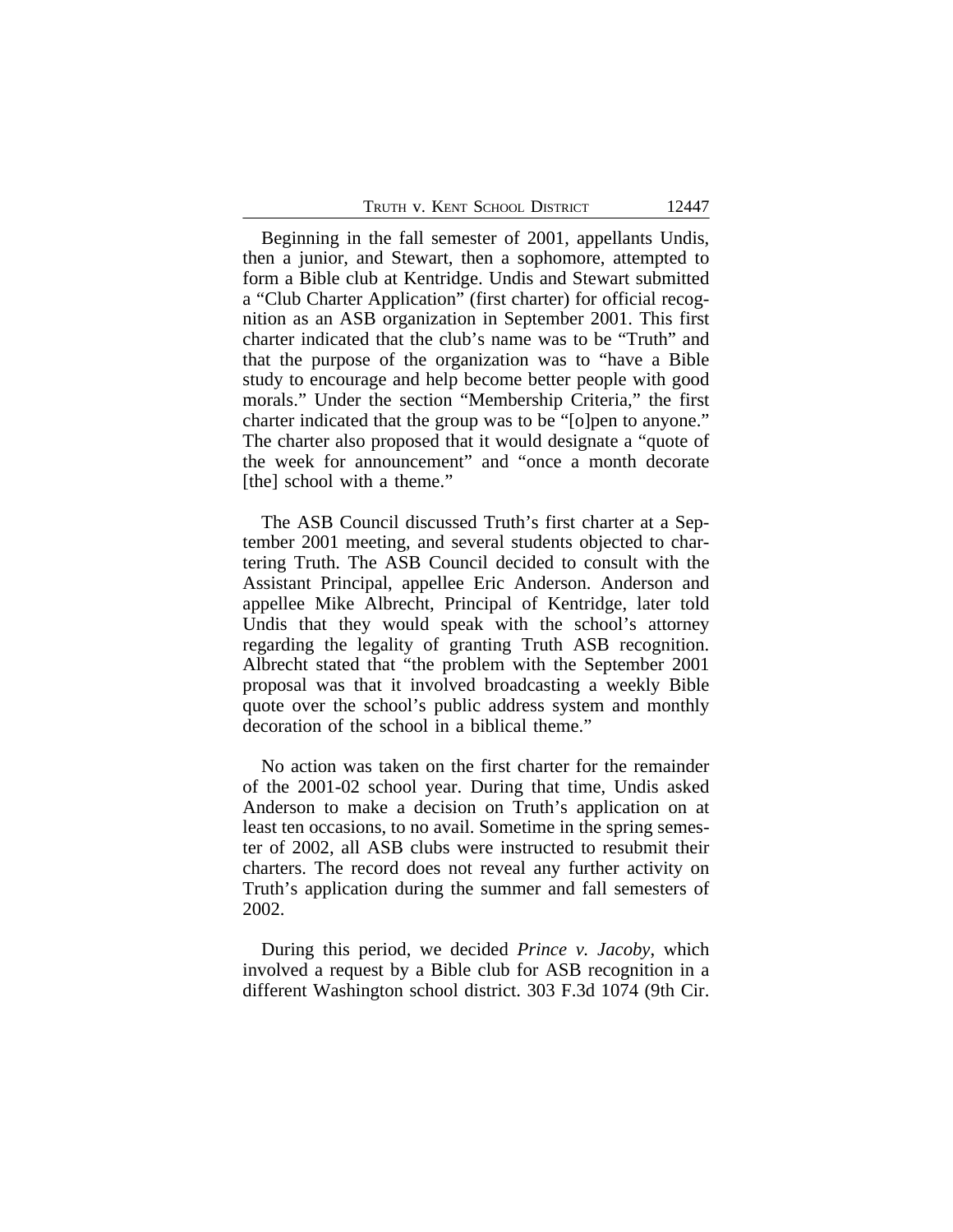2002). On January 7, 2003, an attorney for Truth, Robert Tyler, wrote to Albrecht stating that it was "constitutionally imperative that [Kentridge] grant [appellants'] proposed Bible Club treatment and rights equal to all other noncurriculum clubs." The letter also insisted that Kentridge "immediately adhere to the requirements of the Equal Access Act and the First Amendment," and threatened litigation if Kentridge did not comply.

On January 30, 2003, Tyler sent a second letter to Michael Harrington, counsel for the Kent School District. Tyler requested the forms required to establish an ASB club, and threatened litigation if Truth's charter was not approved by February 4.

On February 2, as requested by Anderson, Undis and Stewart submitted a new application (second charter). The second charter removed the quote-of-the-week and monthly theme decoration provisions of the first charter. The club's stated purpose was now to "provid[e] a biblically-based club for those students interested in growing in their relationship with Jesus Christ." Although membership would be open to all students, the second charter restricted voting membership to "members professing belief in the Bible and in Jesus Christ." Officers would also be required to "believe in and be committed to biblical principles."

After a third letter to Harrington from Tyler, the second charter was discussed at an ASB Council meeting on March 27. Some students expressed disapproval of the club's name, suggesting that it "implies that every other religion at Kentridge is a lie." Some council members also expressed concerns that granting the charter would violate "[c]hurch and state" and that the voting membership should be open to everyone. Additionally, members suggested that students could go to "Young Life," a non-ASB recognized organization that met on Kentridge's campus after school hours. The minutes of the March 27 meeting reveal that the question of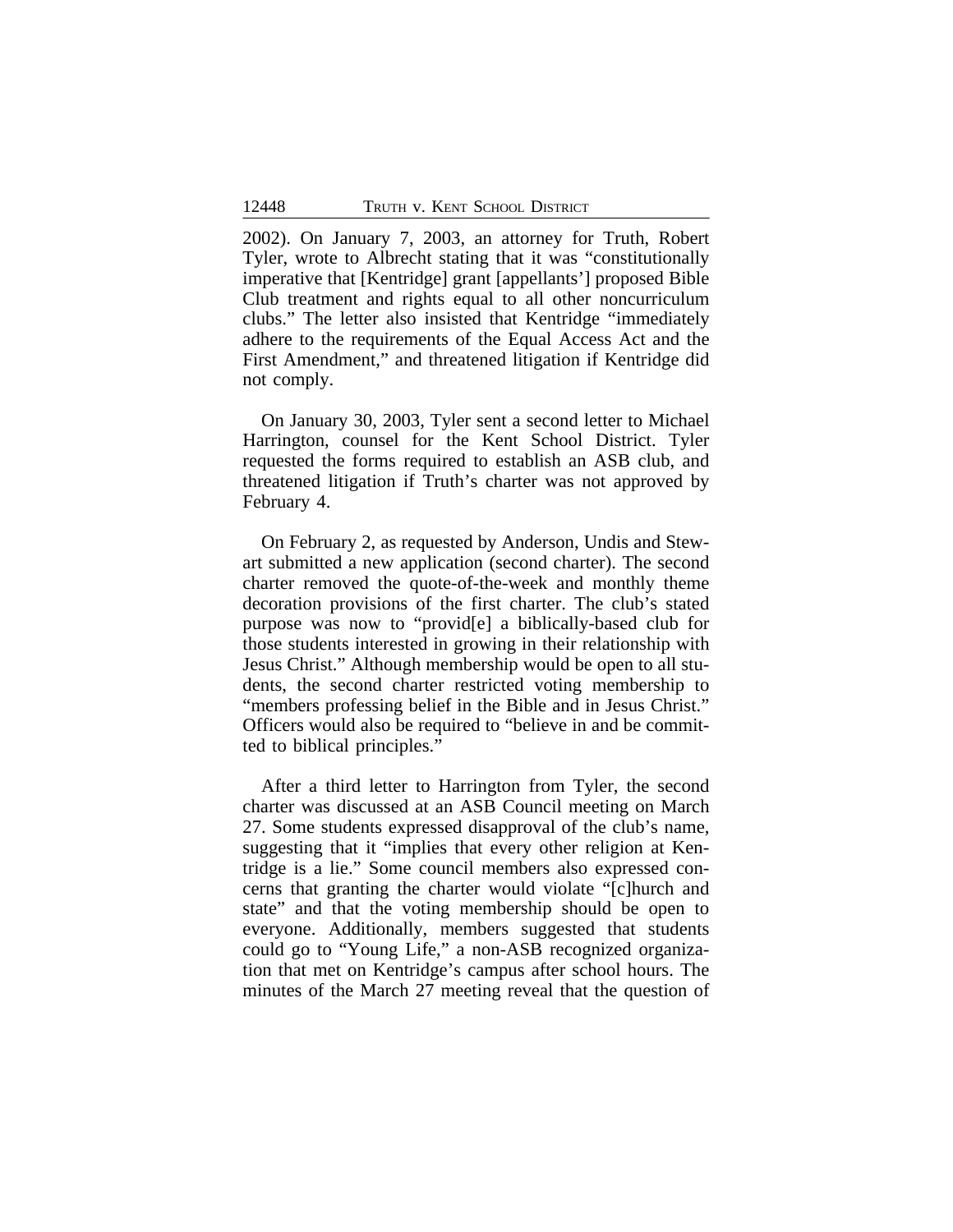whether to approve the second charter was discussed for twenty minutes. No vote was taken.

The second charter was next addressed at an ASB Council meeting on April 1. After a brief clarification on the role of the advisor for the club, the minutes show that Anderson stated that if the ASB Council voted to approve the charter, he would consult the District's attorneys and Kentridge would make a final decision on approving the charter. The Counsel voted eleven to six against approval of Truth's second charter.

On April 3, Truth filed a complaint in the United States District Court for the Western District of Washington, alleging that defendants had violated the Act, as well as the First Amendment rights of free speech and expressive association, the Free Exercise Clause, the Establishment Clause, and the Equal Protection Clause. Truth sought injunctive and declaratory relief as well as nominal damages.

On April 9, Anderson sent Stewart a letter informing her of her right to resubmit Truth's application for ASB club recognition: "As was discussed at the ASB meeting on March 28th, by making minor changes to Article[s] I and III of the proposed Constitution for your club, you will address the points raised." Article I sets forth the name of the club and Article III contains the voting membership and officer restrictions. Anderson advised Stewart to "be prepared to resubmit by the April 25th ASB Meeting." Under the Kentridge ASB Constitution, "[a]ny rejected charters must be resubmitted within two weeks of rejection with the required changes made or the charter shall be permanently rejected."

Stewart and Undis submitted the third charter on April 24. The third charter maintains the proposed name "Truth." However, it divides the membership into three categories: voting members, non-voting members, and attendees. Meetings are open to everyone. But the "privilege of membership is contingent upon the member complying in good faith with Christian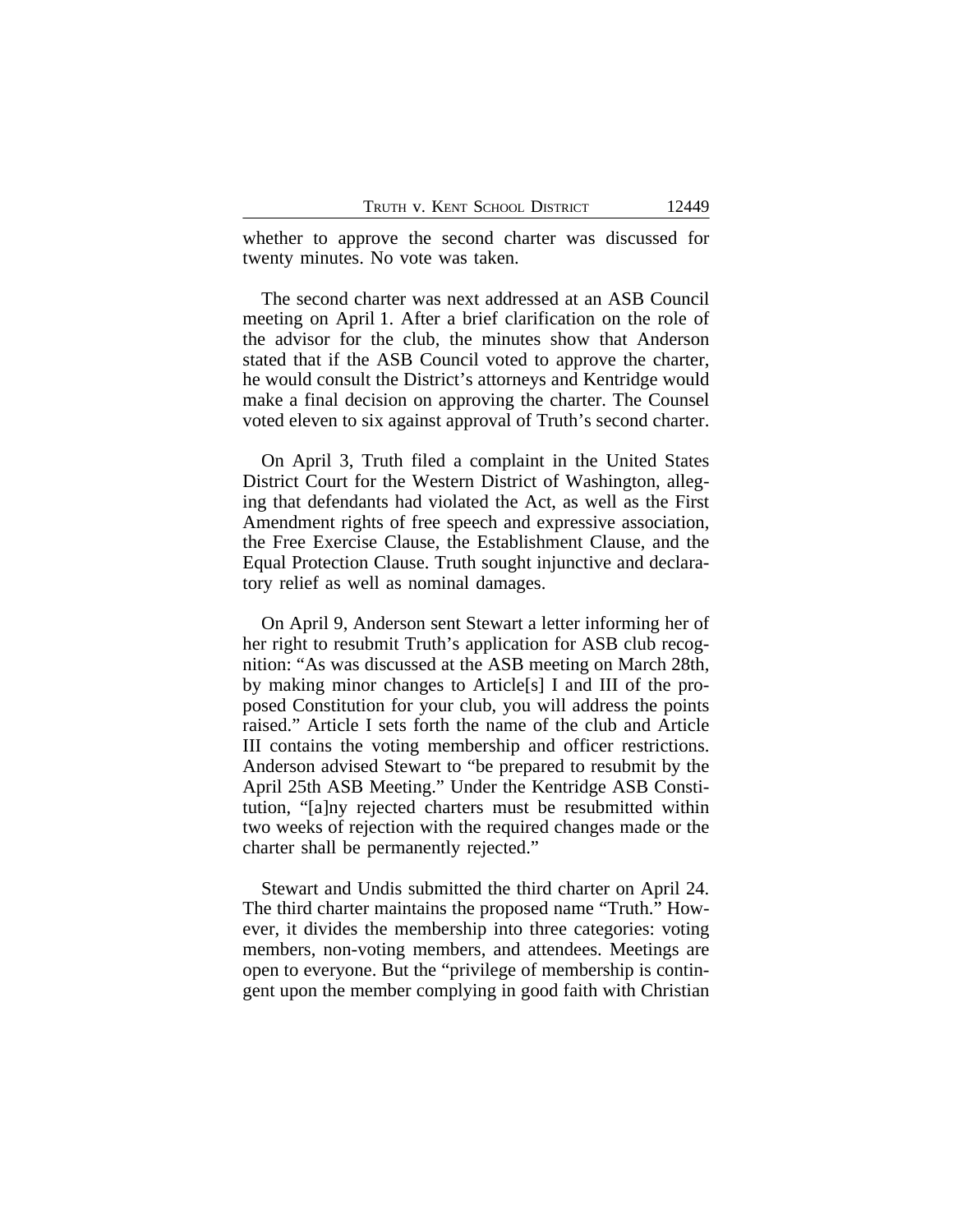character, Christian speech, Christian behavior and Christian conduct as generally described in the Bible." The charter application also lists a "true desire to . . . grow in a relationship with Jesus Christ" under the "Membership Criteria" heading. In order to be a voting member or officer, students are required to sign a "statement of faith." The statement of faith requires the person to affirm that he or she believes "the Bible to be the inspired, the only infallible, authoritative Word of God." A voting member must also pledge that he or she believes "that salvation is an undeserved gift from God," and that only by "acceptance of Jesus Christ as my personal Savior, through His death on the cross for my sins, is my faith made real." Other than the ability to call oneself a "member," there is no difference between the rights of non-voting members and attendees.

The third charter was discussed at the April 25 ASB Council meeting. The ASB Council again objected to the name, selectivity provisions, and the presence of religion in school. The council voted nineteen to zero to deny approval of the charter, with one member undecided. The minutes give four reasons why the charter was not accepted: 1) "Name," 2) "Pledge to vote," 3) "Segregating," 4) "Religious club in school."

On May 6, Tyler wrote to the Kent School District's counsel stating that it was his "understanding from the ASB Constitution that this rejection by the ASB is the final decision." The letter also provided that Tyler "was unable to locate any rights to appeal the decision of the ASB," but that if there were "a right to appeal the decision of the ASB," he asked that the letter "serve as a formal request for appeal."

Anderson advised Undis and Stewart in a May 12 letter "that pursuant to Kent School District Policy 2340, [they had] the ability to discuss this matter with Mr. Albrecht," and mentioned the possibility of discussions with the District superintendent or the ombudservices office. Although Tyler's May 6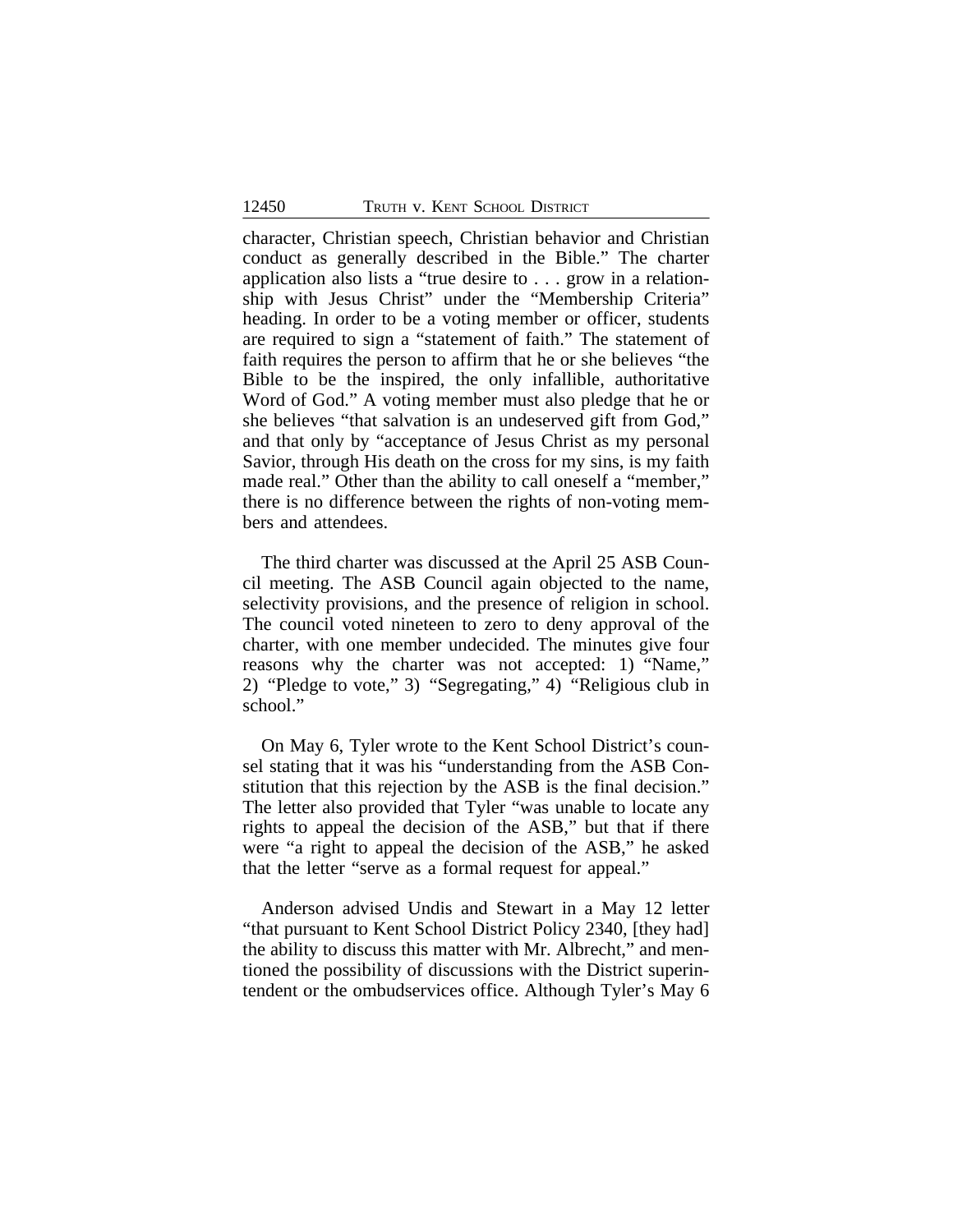letter would appear to have invoked these processes, no further action was taken by the District. Policy 2340 concerns "religious related activities or practices." The policy does not refer to ASB recognition, and the ASB Constitution does not refer to this policy as providing an avenue for an appeal of the District's decisions, which are otherwise "final."

Although Undis and Stewart have both graduated from Kentridge, they have indicated that another student, Lindsay Thomas, is prepared to assume leadership of the club if the charter is approved.

The Kent School District has three policies relevant to this appeal. First, Policy 3210 provides that "[t]he district will provide equal educational opportunity and treatment for all students in all aspects of the academic and activities program. Equal opportunity and treatment is provided without regard to race, creed, color, national origin, sex, marital status, previous arrest . . . , incarceration, or physical, sensory or mental disabilities." The district court held that inclusion of "creed" indicates that discrimination based upon religion is prohibited. That ruling has not been challenged on appeal.

Second, Policy 2153 provides for "noncurriculum-related, non ASB student groups," which groups the principal shall approve provided they meet several additional requirements, such as that they do not disrupt the school environment. While Policy 2153 groups may meet on school grounds before or after school, these groups do not receive other benefits accorded only to ASB-sponsored student clubs. Most significantly, only ASB-chartered groups may receive ASB funding and engage in purchasing through the Kent School District Finance Department. Each ASB club is provided with a faculty advisor or adult advisor designee, who must be present at all club meetings and assists in the planning and handling of the club's affairs. ASB clubs are also allowed to conduct meetings during noninstructional time, advertise their activities in school, use the public address system, and are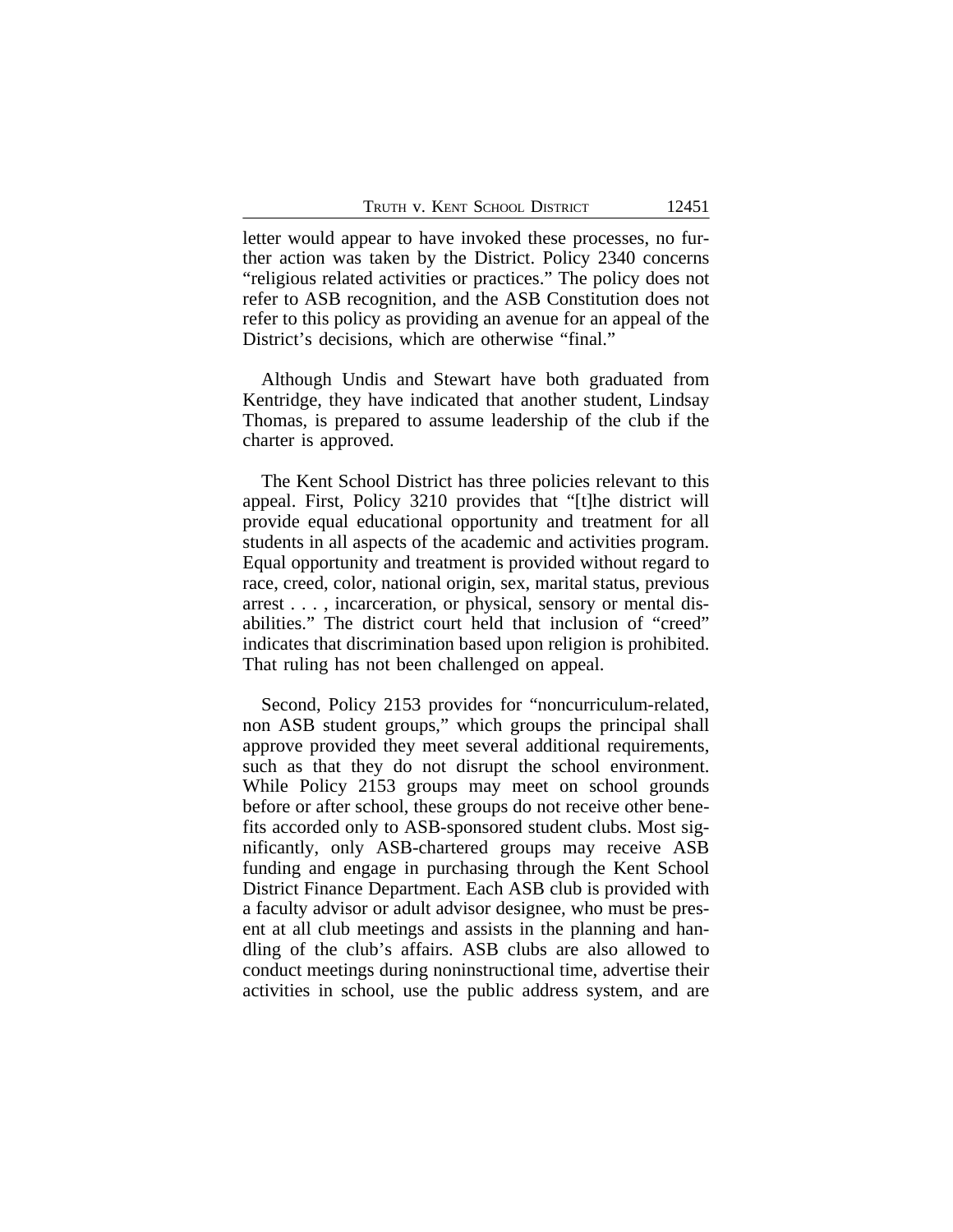recognized in the school yearbook. The District states that Truth "is free to operate as a private Policy 2153 group," but argues that Truth was properly denied ASB recognition.

Third, Policy 2340P regulates "religious related activities or practices," and provides guidelines for schools addressing religious holidays, symbols, ceremonies, topics, activities, and beliefs. This policy also provides that "[s]tudents, parents, and employees who are aggrieved by practices or activities conducted in the school or district may seek resolution of their concern first with the building principal, then with the district superintendent or designee, or use ombudservices, which is available through the Legal Services Department."

Washington State also has a relevant non-discrimination law, which the District relies on to justify its denial of ASB recognition for Truth. In 2003, Washington Revised Code § 49.60.215 (West 2006) provided that:

It shall be an unfair practice for any person or the person's agent or employee to commit an act which directly or indirectly results in any distinction, restriction, or discrimination, . . . or the refusing or withholding from any person the admission, patronage, custom, presence, frequenting, dwelling, staying, or lodging in any place of public resort, accommodation, assemblage, or amusement, except for conditions and limitations established by law and applicable to all persons, regardless of race, creed, color, national origin, sexual orientation, sex, the presence of any sensory, mental, or physical disability, or the use of a trained dog guide or service animal by a disabled person.

The District has argued that these non-discrimination policies require it to deny ASB recognition to Truth.

As of April 3, 2003, there were thirty ASB-recognized clubs at Kentridge. While the record does not contain the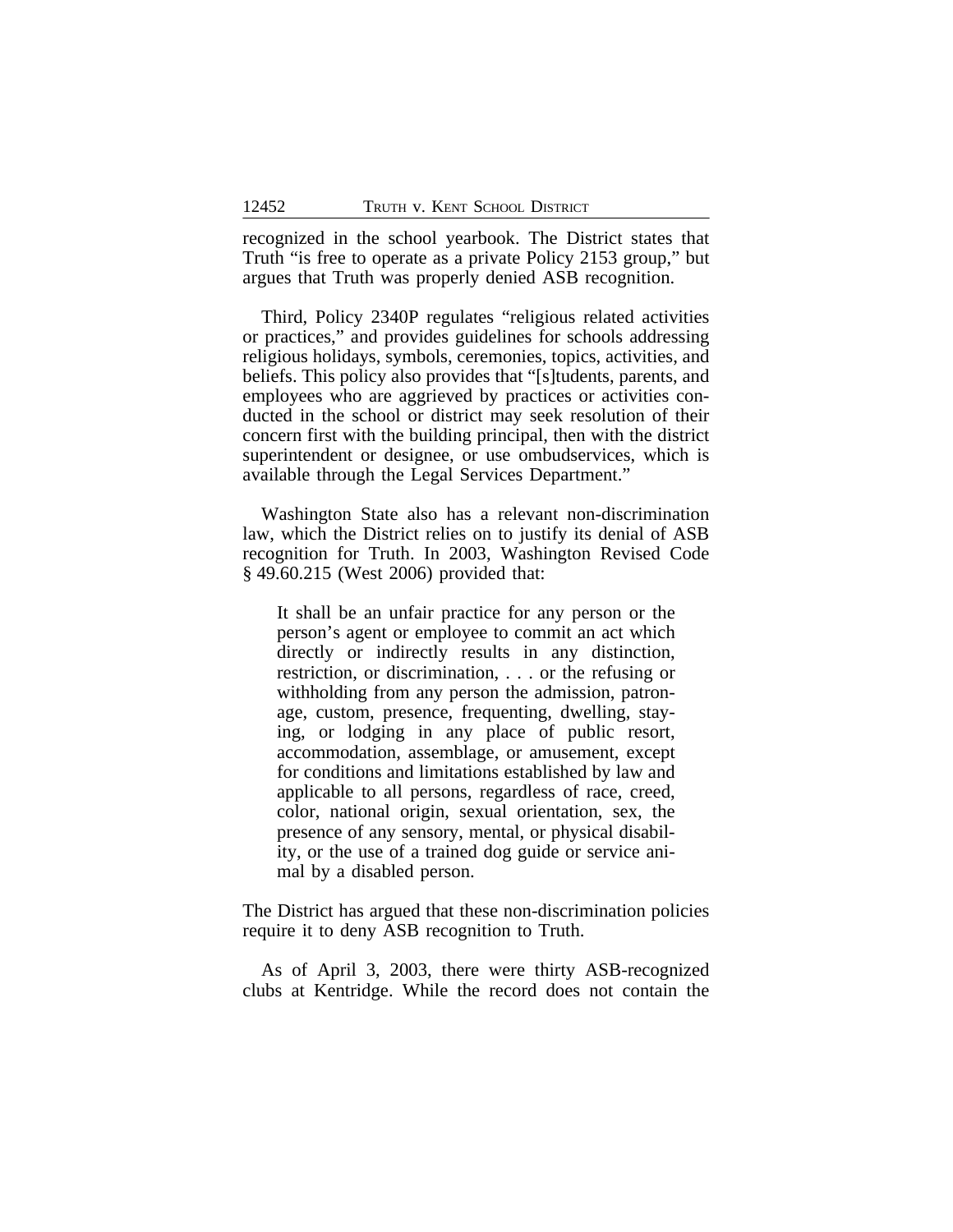charters of all the clubs, it appears that many of them have selective membership criteria. Indeed, each charter application contains a section for "Membership Criteria."

The EarthCorps, for example, requires members to show "interest and dedication toward environmental issues." Similarly, the Key Club requires that members be "interested in service, qualified scholastically, of good character, possessing leadership potential . . . [and] willing to perform at least fifty hours of . . . service." The Gay-Straight Alliance requires that students "must be willing to work towards the goals of the club" to be members. These goals include "bring[ing] GLBTQ [Gay, Lesbian, Bisexual, Transgendered, and Questioning] issues into the open, while working to decrease homophobia." Other goals include "changing stereotypes" and "fight[ing] heterosexism and other forms of oppression." The National Honor Society selects its members based on "outstanding scholarship, character, leadership, and service," and requires them to "behave in a courteous and respectful manner, refraining from language and actions that might bring discredit upon themselves." It also requires members to refrain from using or possessing alcohol or illegal substances. Participation in school sports requires maintaining a certain grade point average and attendance record, not using drugs or alcohol, and complying with the "sports code." Finally, a Men's Honor Club and a Girl's Honor Club also operate at Kentridge as ASB-recognized groups. Each club has genderexclusive membership.

The district court entered summary judgment on all of Truth's claims under *Monell v. Department of Social Services*, 436 U.S. 658 (1978), with the exception of the Act claim. The court held that the requirements of municipal liability under 42 U.S.C. § 1983 were not satisfied, and therefore entered summary judgment in favor of the District. It also held that the actions against the individual defendants in their official capacities were functionally equivalent to suits directly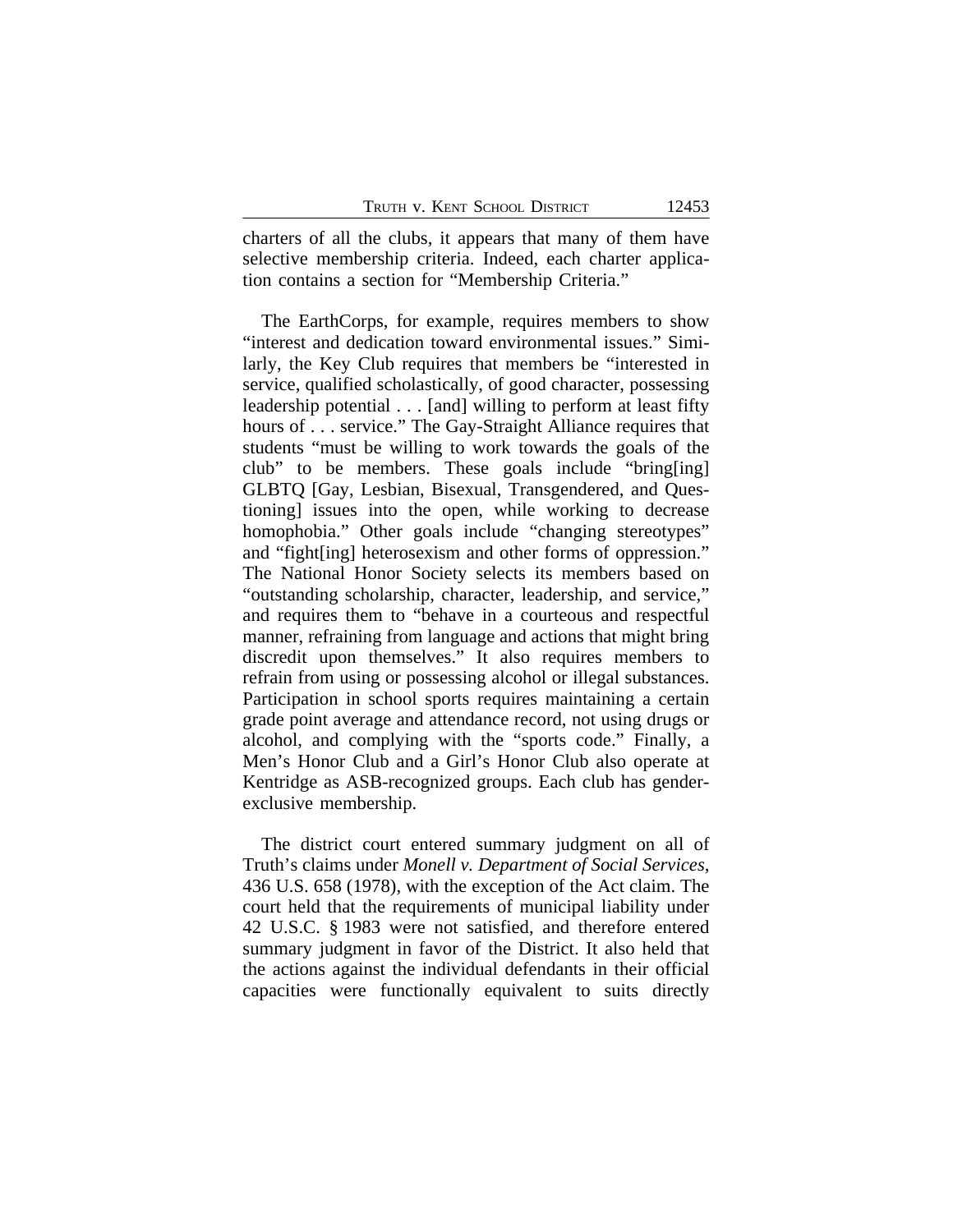against the municipality, and therefore Truth's claims against them failed.

The district court ruled on the merits of the Act and some of the First Amendment claims, addressing the latter as an alternate holding if its *Monell* ruling were to be reversed. It held that the restrictions on general membership in the third charter constituted a legitimate basis for denying the third charter and that these claims therefore failed.

The district court did not rule on the remaining claims based on its belief that "Plaintiffs' cursory Equal Protection Clause, Establishment Clause, and Free Exercise Clause arguments are all subsumed within their First Amendment argument." The district court also did not address the District's argument that granting ASB recognition to Truth would violate the Establishment Clause.

On appeal, both sides agree that only the third charter is before us. Truth makes this concession even though this action was filed before the third charter and its complaint only addresses the denial of its second charter.

This appeal requires us to review many determinations by the district court. As to each issue, we review de novo. We review a district court's summary judgment de novo. *See Buono v. Norton*, 371 F.3d 543, 545 (9th Cir. 2004). In determining whether summary judgment was appropriate, we view the evidence in the light most favorable to Truth, the nonmoving party. *See Olsen v. Idaho State Bd. of Med.*, 363 F.3d 916, 922 (9th Cir. 2004). "We may affirm on any ground supported by the record." *Id.* We also review de novo the district court's *Monell* rulings, *see Doe v. Lebbos*, 348 F.3d 820, 825 (9th Cir. 2003), its "decision regarding the scope of a constitutional right," *see United States v. Napier*, 436 F.3d 1133, 1135-36 (9th Cir. 2006), and its interpretation of the Act, *see SEC v. McCarthy*, 322 F.3d 650, 654 (9th Cir. 2003).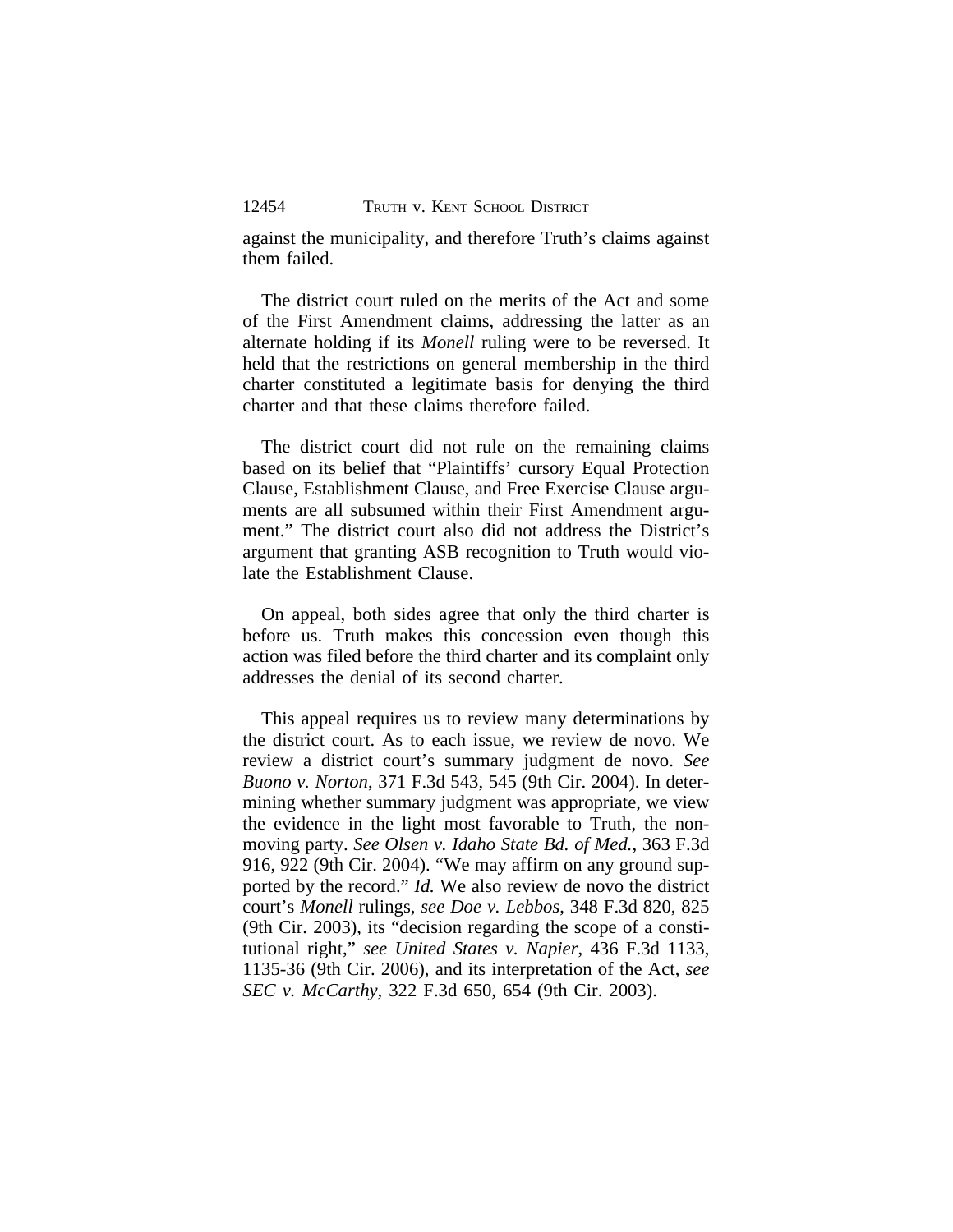#### **II.**

Before addressing the merits, we consider our jurisdiction. The District argues that Truth lacks standing under *City of Los Angeles v. Lyons,* 461 U.S. 95 (1983), because Truth has failed to meet the "likelihood of recurrence" requirement. The District asserts that Truth "cannot say the ASB or the District will always deny another Club application or even the same application."

**[1]** In order to establish Article III standing,

a plaintiff must show (1) it has suffered an "injury in fact" that is (a) concrete and particularized and (b) actual or imminent, not conjectural or hypothetical; (2) the injury is fairly traceable to the challenged action of the defendant; and (3) it is likely, as opposed to merely speculative, that the injury will be redressed by a favorable decision.

*Friends of the Earth, Inc. v. Laidlaw Envtl. Servs., Inc.*, 528 U.S. 167, 180-81 (2000). Although the District has not made any arguments regarding these specific factors, we have an independent obligation to address whether we have subjectmatter jurisdiction. *See Dittman v. California*, 191 F.3d 1020, 1025 (9th Cir. 1999). "[A]t the summary judgment stage the plaintiffs need not establish that they in fact have standing, but only that there is a genuine question of material fact as to the standing elements." *Cent. Delta Water Agency v. United States*, 306 F.3d 938, 947 (9th Cir. 2002).

**[2]** With respect to injunctive relief, the Supreme Court has also required that a plaintiff show that "he is realistically threatened by a repetition of [the violation]." *Lyons*, 461 U.S. at 109. "The plaintiff need only establish that there is a reasonable expectation that his conduct will recur, triggering the alleged harm; he need not show that such recurrence is probable." *Jones v. City of Los Angeles*, 444 F.3d 1118, 1127 (9th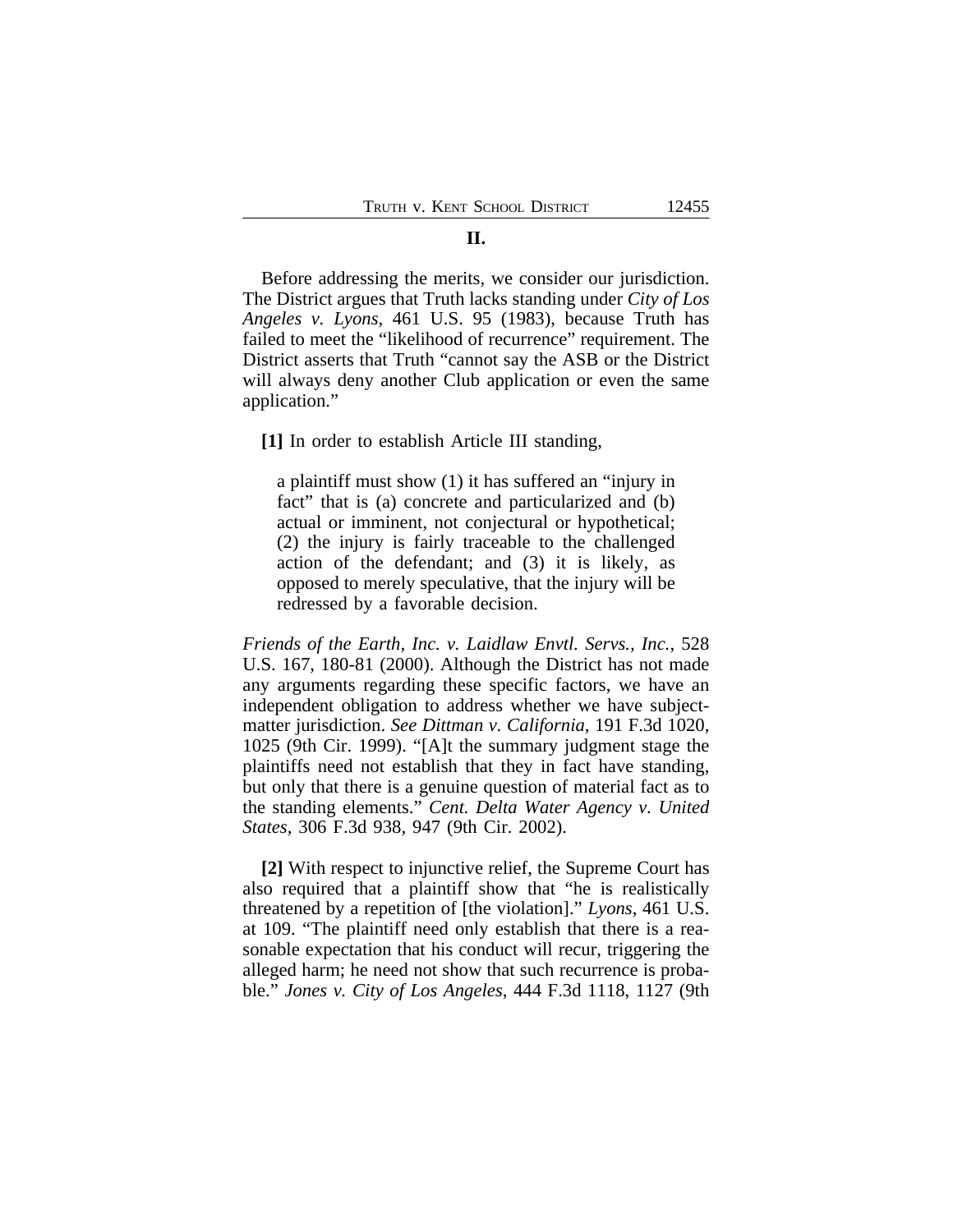Cir. 2006), *citing Honig v. Doe*, 484 U.S. 305, 318 & n.6 (1988). While we have extended this requirement to declaratory relief, *see Gest v. Bradbury*, 443 F.3d 1177, 1181 (9th Cir. 2006), it does not apply to monetary damages, *see Lyons*, 461 U.S. at 105. The District's standing argument therefore does not implicate Truth's standing to seek nominal damages.

The District asserts that the Establishment Clause, state law, and its own non-discrimination policies mandate that it deny ASB recognition to Truth. If the District believes that three independent and binding legal authorities compel it to deny Truth's application, we do not see how the District might approve the same or a similar charter request in the future.

[3] The District's written non-discrimination policies also support Truth's standing arguments. We have held that plaintiffs "may demonstrate that an injury is likely to recur by showing that the defendant had . . . a written policy, and that the injury 'stems from' that policy. Where the harm alleged is directly traceable to a written policy there is an implicit likelihood of its repetition in the immediate future." *Fortyune v. Am. Multi-Cinema, Inc.*, 364 F.3d 1075, 1081 (9th Cir. 2004) (internal quotations and alterations omitted). Here, the harm is traceable to the District's policies, which the District has argued compel it to deny ASB recognition to Truth.

Additionally, despite Tyler's request that the District treat his letter as a "formal request for appeal," the District took no action. This is evidence that another charter request is likely to meet the same fate as the previous three. Finally, the District has provided nothing beyond its own speculation that the outcome might be different if Truth submitted a fourth charter. The legal positions it has taken in this litigation strongly suggest that no similar applications will ever be approved.

**[4]** Under these circumstances, we conclude that Truth has established at least a genuine issue of material fact as to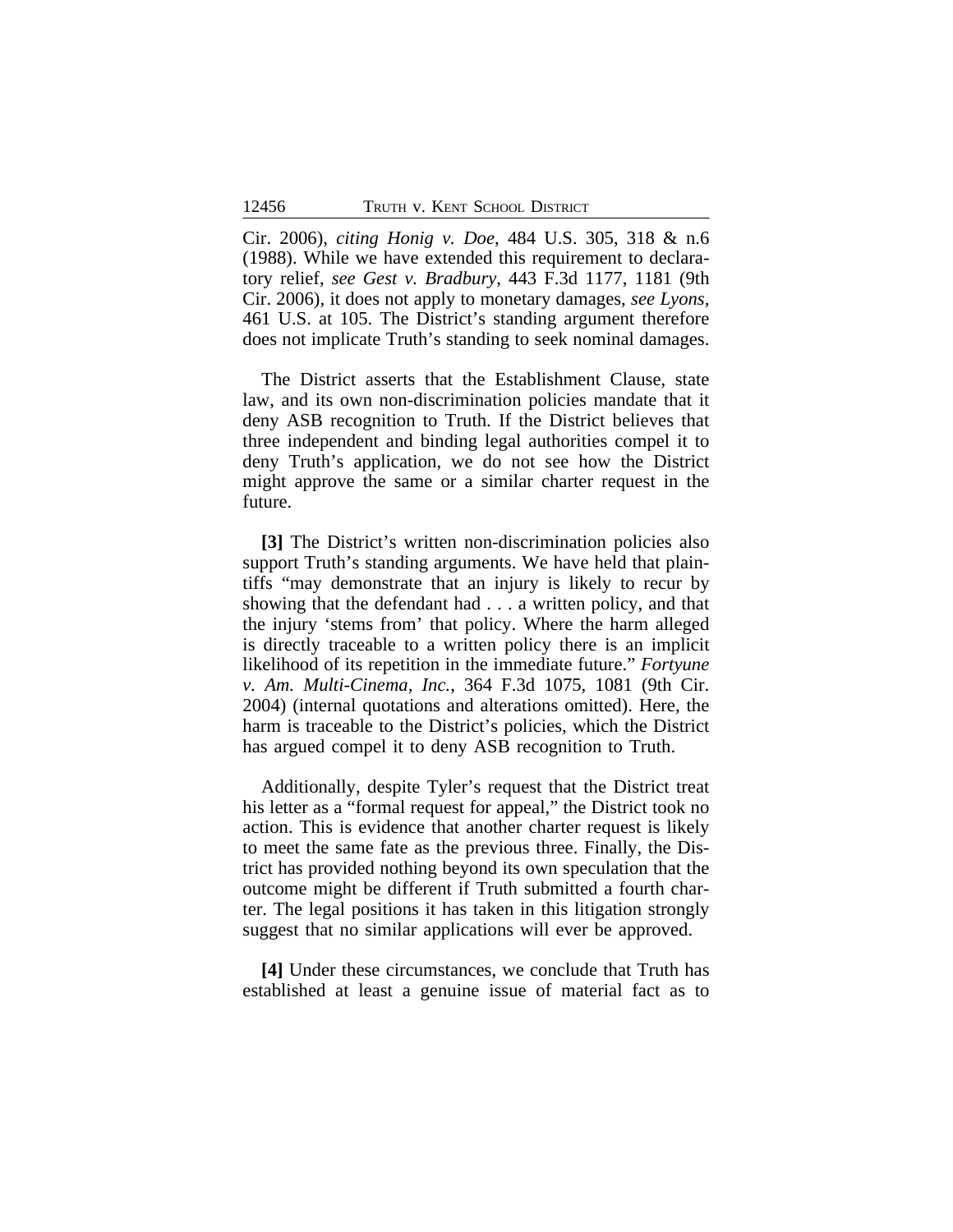whether there is a reasonable expectation that the alleged injury will recur. Therefore, Truth has standing to seek each of its requested forms of relief.

The District also suggests that this dispute is not ripe for review, and that we thus lack jurisdiction, because Truth did not bring the dispute to the Kent School District Board or Superintendent through Policy 2340P. The District is wrong. The Supreme Court has explicitly held that exhaustion is not required for claims brought under 42 U.S.C. § 1983. *See Steffel v. Thompson*, 415 U.S. 452, 472-73 (1974). Exhaustion cannot be dispositive under a ripeness analysis; otherwise ripeness doctrine would impose a *de facto* exhaustion requirement, in violation of *Steffel*. Thus, the alleged failure to exhaust administrative remedies may be at most only a factor in the ripeness analysis.

**[5]** Nevertheless, it appears that Truth did exhaust the formal appeal system. Tyler's May 6 letter to the District's counsel asked that the letter "serve as a formal request for appeal." The District has not provided any reason why this notification was not sufficient to trigger its appeals process, and no reason is apparent in the record. The District's failure to take any action as a result of this request does not indicate that Truth failed to bring the matter to the attention of the District. Under these circumstances, there is at least a genuine issue of material fact as to whether Truth exhausted the District's grievance procedures.

Nearly every other factor suggests that this case is ripe for decision. Under the Kentridge ASB Constitution, "[a]ny rejected charters must be resubmitted within two weeks of rejection with the required changes made or the charter shall be permanently rejected." The ASB Constitution neither provides for any additional review, nor suggests that the ASB Council's decision lacked finality.

Furthermore, there is no doubt that the effects of the denial of Truth's charter have been felt in a concrete way by the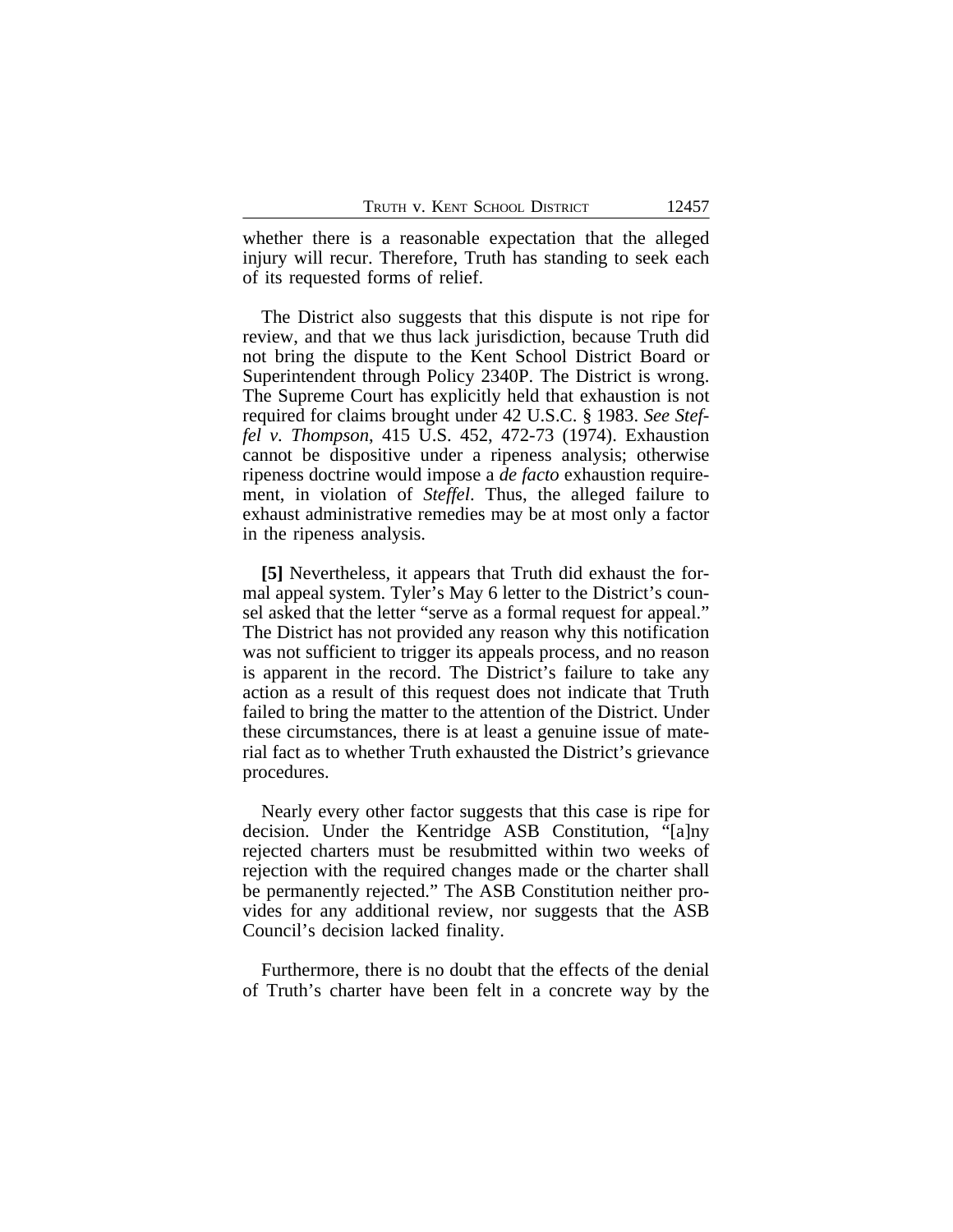appellants. Truth's members have experienced three denials of their applications, as well as protracted delays in obtaining any action from the ASB Council and District. The harm that Truth has complained of does not "rest[ ] upon contingent future events" or ones that "may not occur at all." *Texas v. United States*, 523 U.S. 296, 300 (1998) (internal quotation omitted). Instead, Truth complains of discrete events that have already occurred.

**[6]** Finally, "in evaluating ripeness, courts assess both the fitness of the issues for judicial decision and the hardship to the parties of withholding court consideration." *Ass'n of Am. Med. Colls. v. United States*, 217 F.3d 770, 779-80 (9th Cir. 2000) (internal quotation omitted). We conclude the hardship to Truth in denying adjudication outweighs the hardship to the District in deciding this appeal. Truth's application for ASB recognition languished for nearly sixteen months without any significant action being taken, and the ASB process appears to have stalled until Truth obtained counsel and threatened to sue. More than five years have passed since the submission of the first charter, and declining to decide this appeal now would present a significant hardship to appellants.

**[7]** By contrast, the hardship to the District is significantly less severe. The District has been aware of Truth's arguments for a long time and has had ample opportunity to take corrective action or change its policies, if it so desired. Its legal positions on appeal show that it does not believe any remedial action is appropriate and that it believes the denial of ASB recognition was proper. We therefore conclude that this case is ripe for decision.

## **III.**

**[8]** We must also consider the district court's ruling that the requirements of *Monell* are not met. *Monell* permits section 1983 actions against municipalities, but requires plaintiffs to show that their injuries resulted from "execution of a govern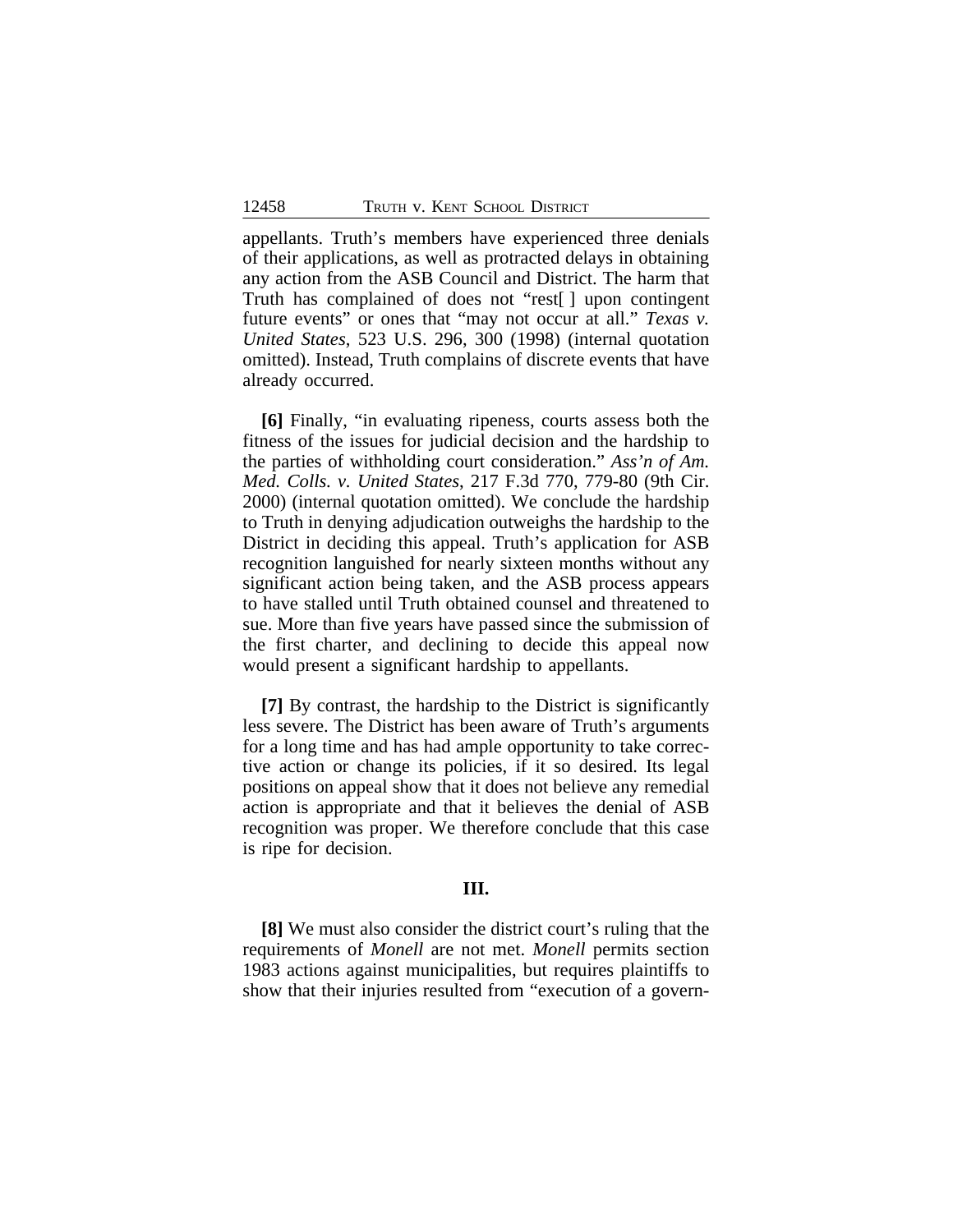ment's policy or custom, whether made by its lawmakers or by those whose edicts or acts may fairly be said to represent official policy." 436 U.S. at 694. *Monell*'s requirements do not apply where the plaintiffs only seek prospective relief, which is the case here. *See Chaloux v. Killeen*, 886 F.2d 247, 250-51 (9th Cir. 1989). The District acknowledges the controlling effect of *Chaloux*, but argues that it should be overruled because it "rests on shaky grounds."

**[9]** It is well established in our circuit that while

a three judge panel normally cannot overrule a decision of a prior panel on a controlling question of law, we may overrule prior circuit authority without taking the case en banc when an intervening Supreme Court decision undermines an existing precedent of the Ninth Circuit, and both cases are closely on point.

*Galbraith v. County of Santa Clara*, 307 F.3d 1119, 1123 (9th Cir. 2002) (internal citation and quotations omitted). The District argues that two Supreme Court cases, *Board of County Commissioners of Bryan County v. Brown*, 520 U.S. 397 (1997), and *McMillian v. Monroe County*, 520 U.S. 781 (1997), show that the "Supreme Court has re-emphasized the importance and vitality of the doctrine that requires a municipal policy as a precondition to a lawsuit under § 1983." Neither of these cases addresses whether *Monell* applies to actions only seeking prospective relief. We have no authority to overrule *Chaloux*. *Chaloux* applies, and the district court's *Monell* ruling is reversed.

## **IV.**

Relying on its non-discrimination policies, the District points to three aspects of Truth's third charter that justify its decision to deny the club ASB recognition: 1) the general membership restrictions, 2) the leadership and voting mem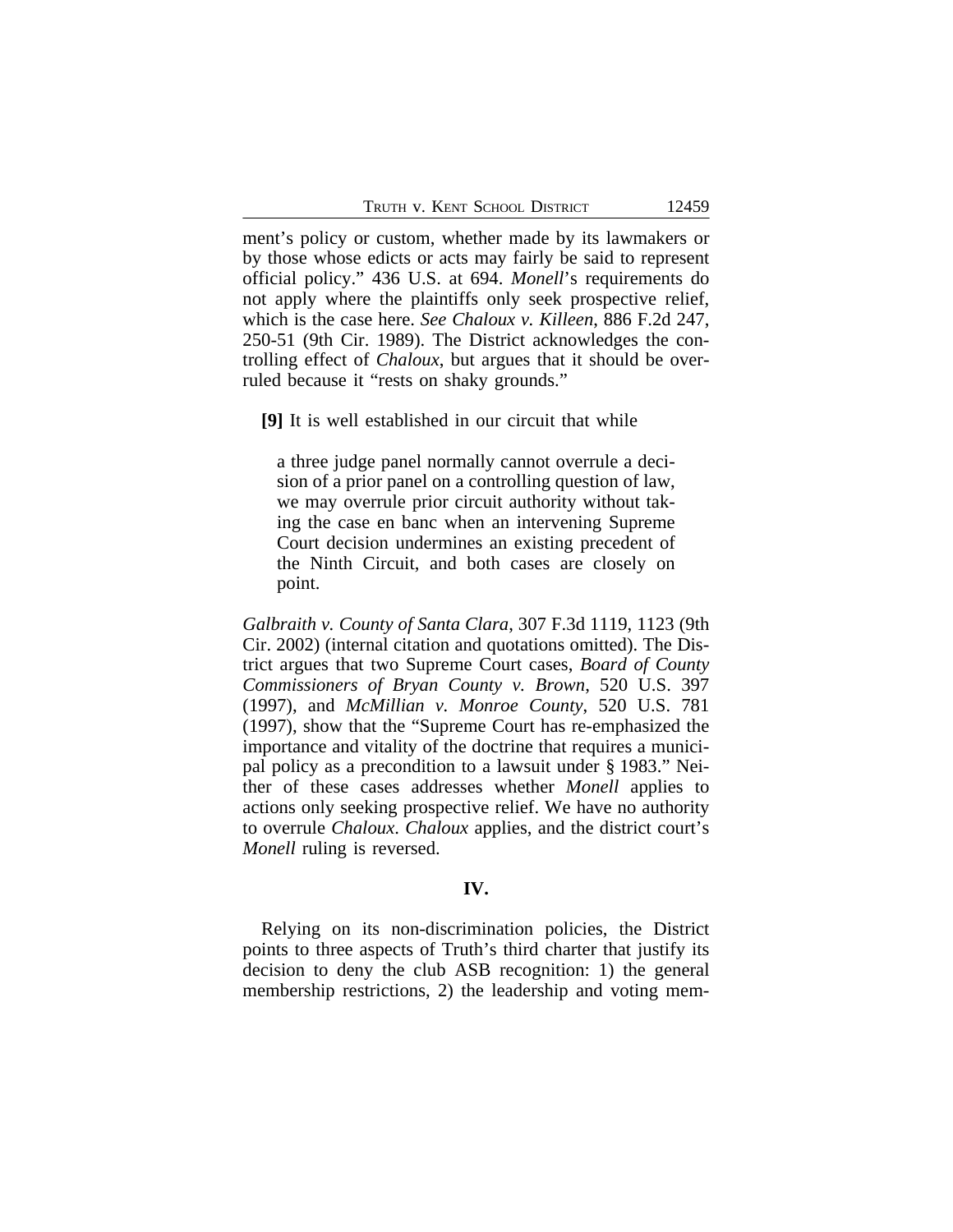bership restrictions, and 3) the name "Truth." The district court granted summary judgment based only on the first justification, and explicitly declined to reach the other two. Accordingly, we too limit our analysis to the general membership restrictions. So long as the District had at least one permissible basis for rejecting Truth's charter, the district court properly granted summary judgment, and we need not address the District's remaining justifications.

We begin our analysis by considering whether the District violated the Act. If we determine that it did not, we then move on to consider whether the District's actions ran afoul of the First Amendment. *See Prince v. Jacoby*, 303 F.3d 1074, 1077 (9th Cir. 2002) ("We consider each of Prince's access claims separately, first under the Act, and then the First Amendment, to the extent we find them outside the scope of the Act").

## **A.**

**[10]** States have the constitutional authority to enact legislation prohibiting invidious discrimination. *See Roberts v. United States Jaycees*, 468 U.S. 609, 624-26 (1984) (reviewing the history of state anti-discrimination laws and observing that a "State enjoys broad authority to create rights of public access on behalf of its citizens"). Truth asserts that it does not discriminate based on religion in violation of the plain language of the District's policies, but rather imposes a code of conduct not unlike those of other approved ASB clubs. Even assuming that non-Christians would be able to comply with Truth's view of "Christian character, Christian speech, Christian behavior and Christian conduct," we hold that the requirement that members possess a "true desire to . . . grow in a relationship with Jesus Christ" inherently excludes non-Christians.

**[11]** Having determined that the third charter violates the District's non-discrimination policies, we are led to hold that the District's denial of ASB recognition on this account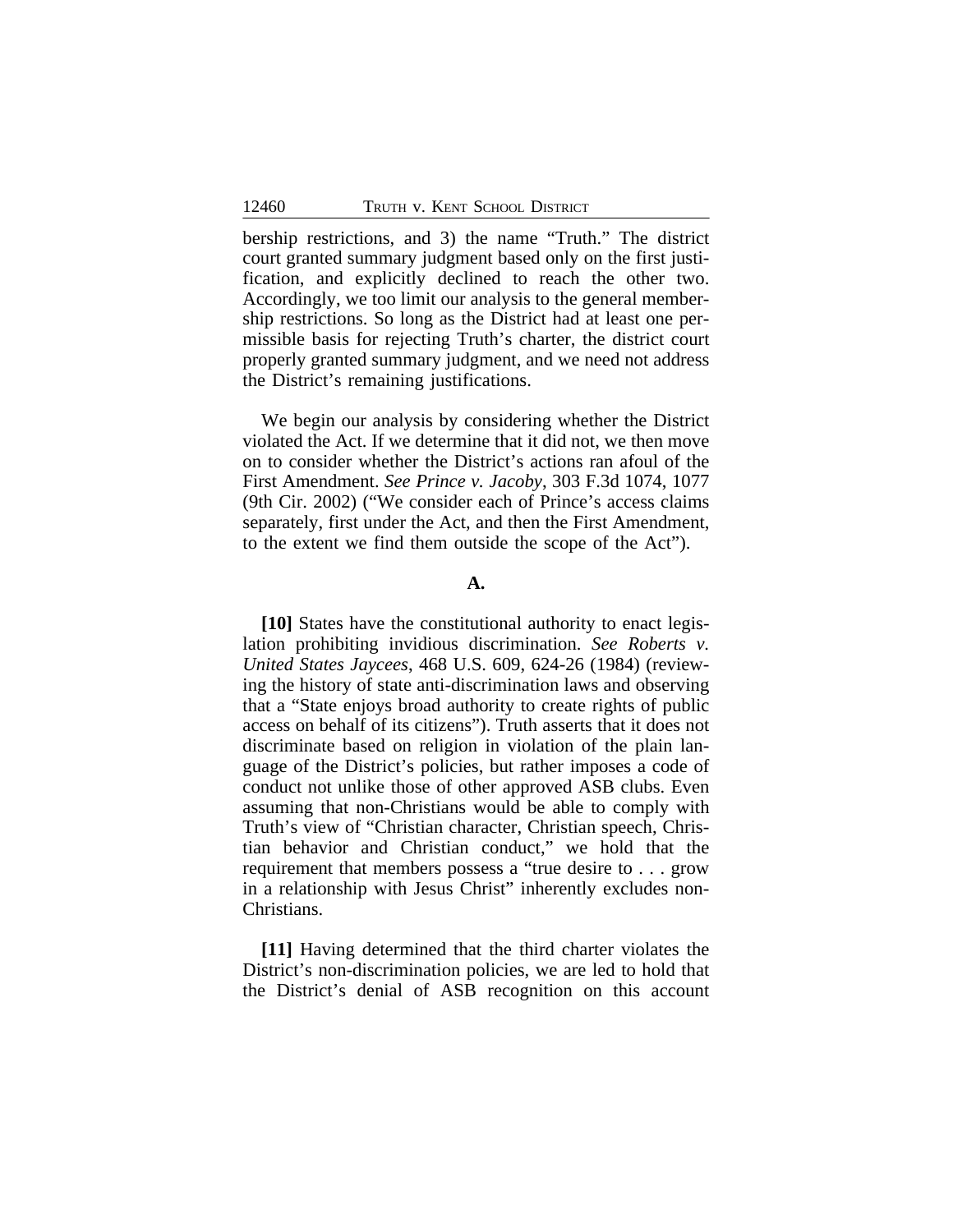TRUTH V. KENT SCHOOL DISTRICT 12461

would be consistent with the Act. The Act requires federallyfunded schools that have created a limited open forum to grant religious clubs benefits and privileges afforded to all other non-curriculum clubs. *See Bd. of Educ. of the Westside Cmty. Schs. v. Mergens*, 496 U.S. 226, 235-36 (1990); *Prince*, 303 F.3d at 1081 ("[T]he term 'equal access' means what the Supreme Court said in *Widmar* [*v. Vincent*, 454 U.S. 263, 267-71 (1981)]: religiously-oriented student activities must be allowed under the same terms and conditions as other extracurricular activities . . ."). *Prince* held that the rights protected under the Act include equal access to some of the benefits associated with ASB status, including ASB funding and public communication techniques. 303 F.3d at 1084-90. The District does not argue that it is not required under the Act to provide equal access to the ASB program.

In interpreting the Act, we begin with its plain language. "Where the intent of Congress has been expressed in reasonably plain terms, that language must ordinarily be regarded as conclusive." *Id.* at 1079 (internal quotations and citation omitted). Where there may be uncertainty, however, we rely on the Supreme Court's direction that the Act is to be "interpreted broadly," *Mergens*, 496 U.S. at 239, as well as cases deciding analogous issues under the First Amendment. *Cf. Hsu v. Roslyn Union Free Sch. Dist. No. 3*, 85 F.3d 839, 855- 56 (2d Cir. 1996) (adopting similar approach).

**[12]** By its plain terms, the Act prevents only denials of access or fair opportunity or discrimination "on the basis of the religious, political, philosophical, or other content of the speech at [a club's] meetings." 20 U.S.C. § 4071(a). Therefore, once it is established that the secondary school receives federal funds and has created a limited open forum, the club must demonstrate two additional elements to prevail: 1) a denial of equal access, or fair opportunity, or discrimination; 2) that is based on the "content of the speech" at its meetings.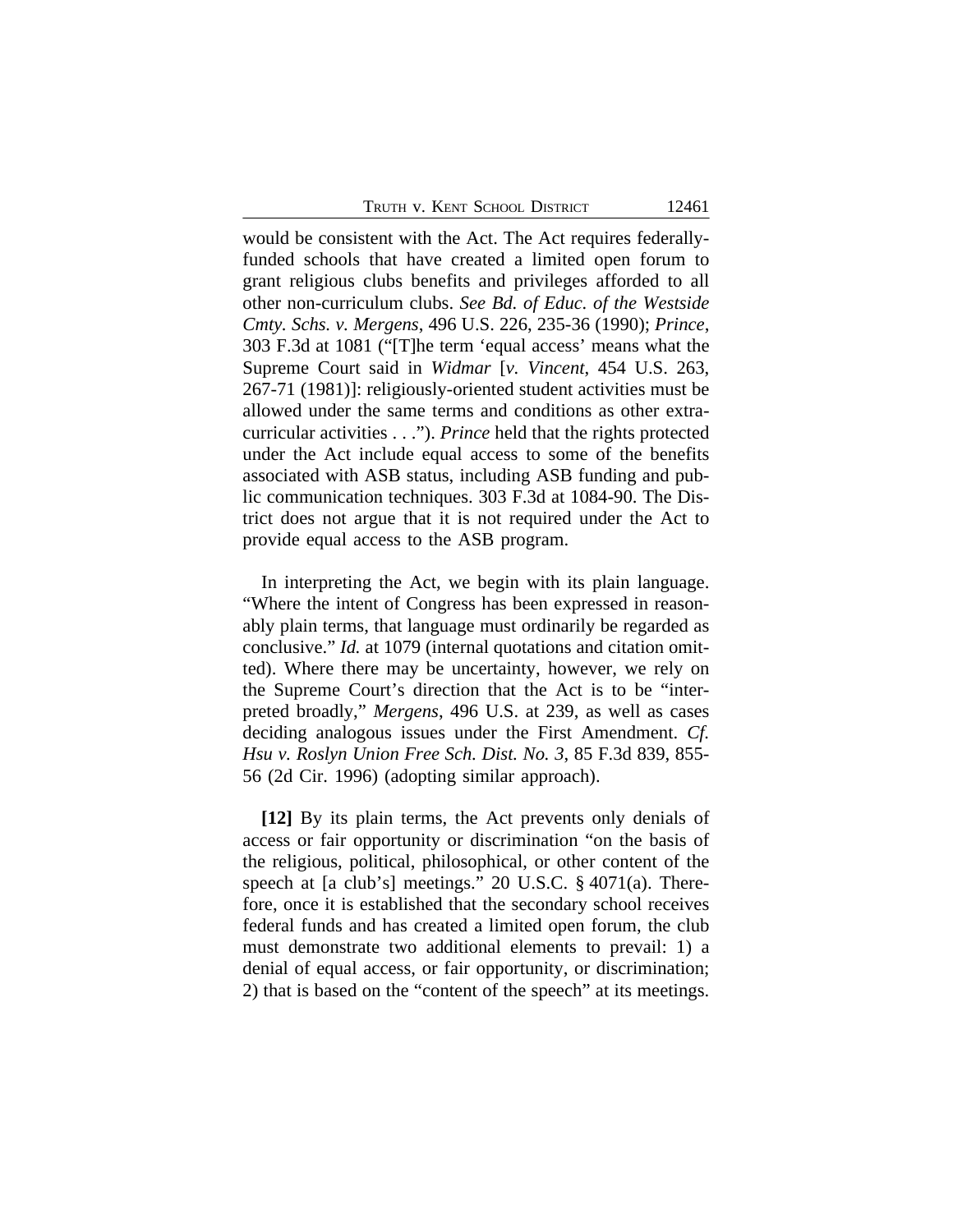**[13]** The District denied Truth ASB status, at least in part, based on its discriminatory membership criteria, not the religious "content of the speech." **1** The Act does not define "content of the speech," but that phrase has a particular meaning in First Amendment jurisprudence. We have held that "whether a statute is content neutral or content based is something that can be determined on the face of it; if the statute describes speech by content then it is content based." *Menotti v. City of Seattle*, 409 F.3d 1113, 1129 (9th Cir. 2005) (quotations and citation omitted). Similarly, a "restriction on expressive activity is content-neutral if it is . . . based on a nonpretextual reason divorced from the content of the message attempted to be conveyed." *Id.* (quotations and citation omitted).

The Act, through which Congress extended the reasoning of the Supreme Court's 1981 decision in *Widmar v. Vincent* to secondary schools, *see Mergens*, 496 U.S. at 235, tracks *Widmar*'s emphasis on discrimination based on the content of the plaintiff's speech. *Widmar* struck down a state university's regulation prohibiting the use of university buildings or grounds "for purposes of religious worship or religious teaching." 454 U.S. 263, 265 (1981). *Widmar* thus precluded a university's "discriminatory exclusion from a public forum based on the religious content of a group's intended speech," *id.* at 269-70, but not its "right to exclude . . . First Amendment activities that violate reasonable campus rules." *Id.* at 277. Likewise, the Act prevents a school's unreasonable limitation on the conduct of a club to the extent the limitation is justified with reference to the expressive content of the regulated conduct. *Cf. Ward v. Rock Against Racism*, 491 U.S. 781, 791

**<sup>1</sup>**Although the District gave several reasons for denying Truth's charter, some of which appear to have been based on the content of Truth's speech, the district court based its analysis only on the group's discriminatory membership policies. Therefore, we too limit our analysis to this issue when determining whether the district court's summary judgment was appropriate.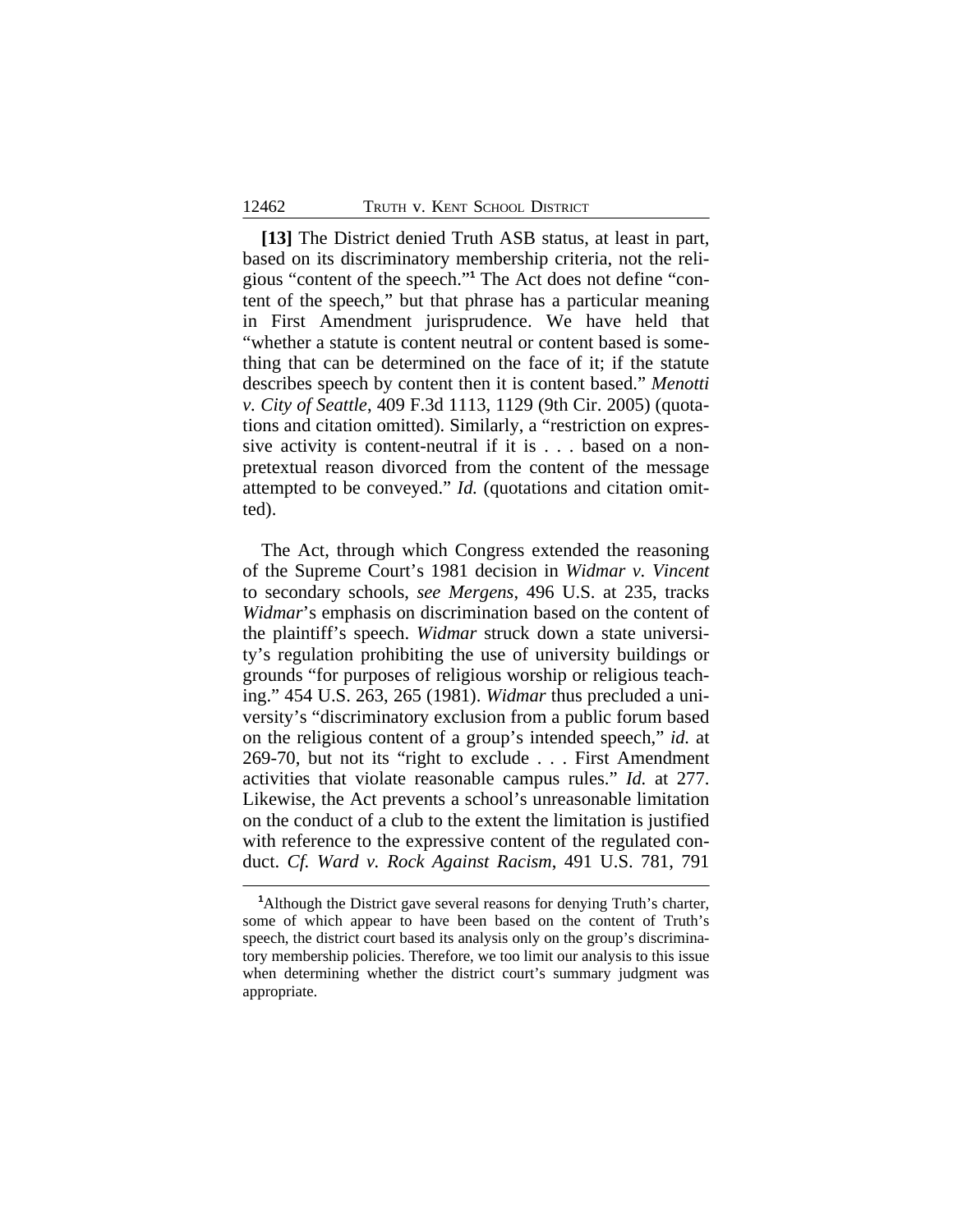(1989) ("Government regulation of expressive activity is content neutral so long as it is *justified* without reference to the content of the regulated speech" (internal quotations and citation omitted)).

**[14]** Congress could have written the Act to protect religious clubs against a burden on their speech or activities, but did not. For example, when Congress passed the Religious Land Use and Institutionalized Persons Act, it not only prohibited discrimination against religious groups as such but also limited governments' abilities to impose even neutral, nondiscriminatory policies against them:

No government shall impose or implement a land use regulation in a manner that imposes a substantial burden on the religious exercise of a person, including a religious assembly or institution, unless the government demonstrates that imposition of the burden on that person, assembly, or institution—

(A) is in furtherance of a compelling governmental interest; and

(B) is the least restrictive means of furthering that compelling governmental interest.

42 U.S.C. § 2000cc(a)(1). Thus, Congress knows how to draft a statute placing otherwise content-neutral laws of general applicability that incidentally burden a First Amendment activity under the same judicial scrutiny as laws specifically targeting the religious content of a group's expression. *See Guru Nanak Sikh Soc'y of Yuba City v. County of Sutter*, 456 F.3d 978, 985-86 (9th Cir. 2006). That is not the case here. The Act clearly allows exclusions that are not "content" based.

**[15]** The Act's legislative history strengthens our conclusion that it prohibits only content-based restrictions on reli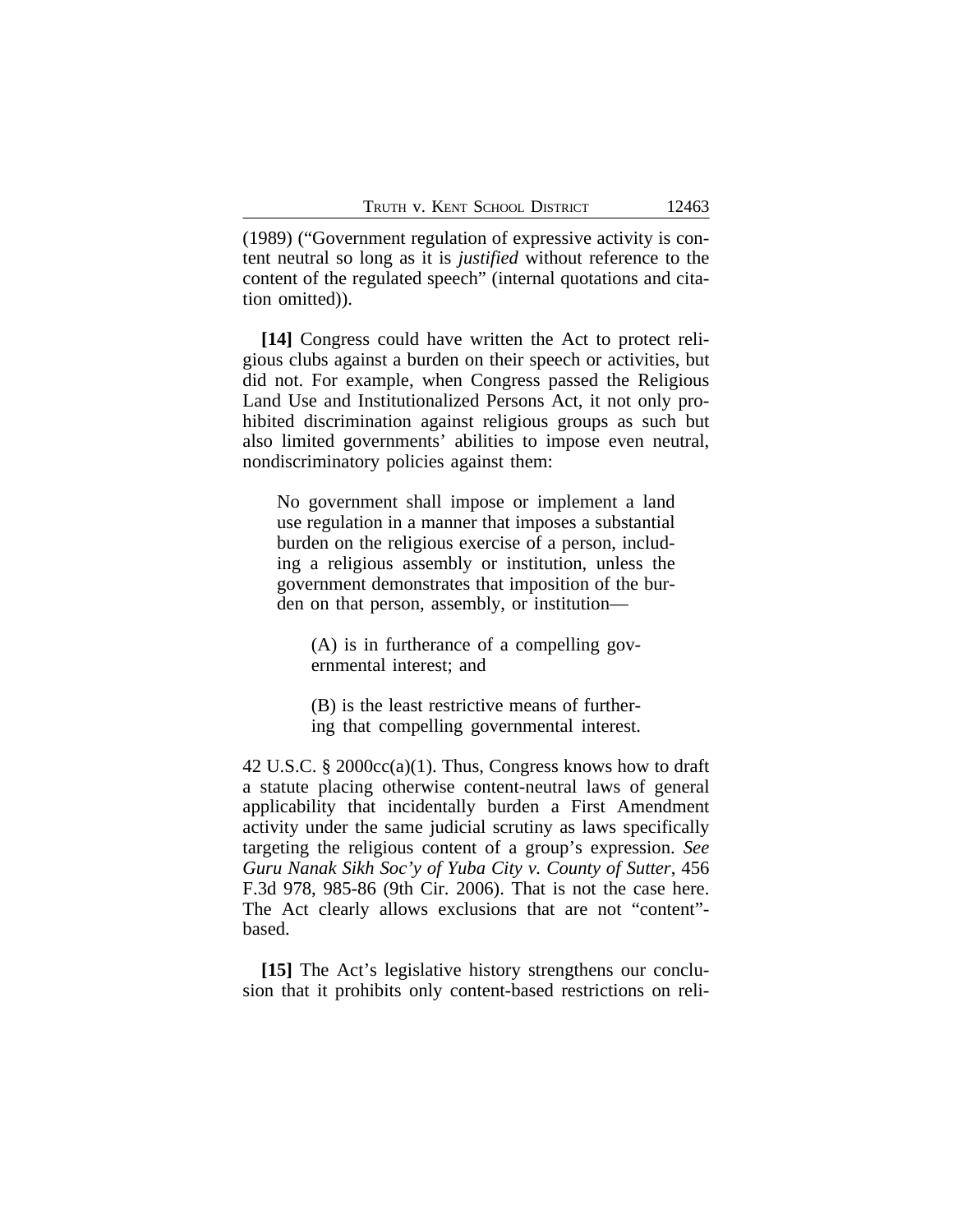gious groups. The legislative history focuses on Congress's intent to end school districts' previous practices of treating religious groups inequitably and forbidding them from meeting on campus. *See* S. Rep. 98-357, at 6, 1984 U.S.C.C.A.N. 2348, 2352 (1984) ("Despite *Widmar*, many school administrators across the country are prohibiting voluntary, studentinitiated religious speech as an [e]xtracurricular activity"); *id.* at 15, 1984 U.S.C.C.A.N. at 2361 ("[S]chool authorities across the country are banishing religious clubs from campus or placing such onerous restrictions on them that meetings become almost impossible"). The Senate Report recognized the possibility that religious groups like Truth might claim that content-neutral policies regulating club membership violate the Act, and disclaimed any such intent:

At the same time, the guarantee of equal access does not require special treatment for religious groups. Religious groups are accorded only the same rights and privileges as are granted to other student groups. In practice, however, this means that not all student groups would receive exactly the same privileges. There could be many neutral and impartial time, place, and manner restrictions placed on the use of school facilities which might produce situations in which some voluntary groups would not receive precisely the same access received by others. . . . The access determination could not be made, however, on the basis that the nature of the activity was religious.

*Id.* at 39, 1984 U.S.C.C.A.N. at 2385. The District's nondiscrimination policies are not time, place or manner restrictions. But like such restrictions, the policies are contentneutral. This strongly suggests that Congress did not intend the Act to apply to non-discrimination policies.

**[16]** The parties do not dispute that the Kent School District receives federal funding, or that Kentridge has created a lim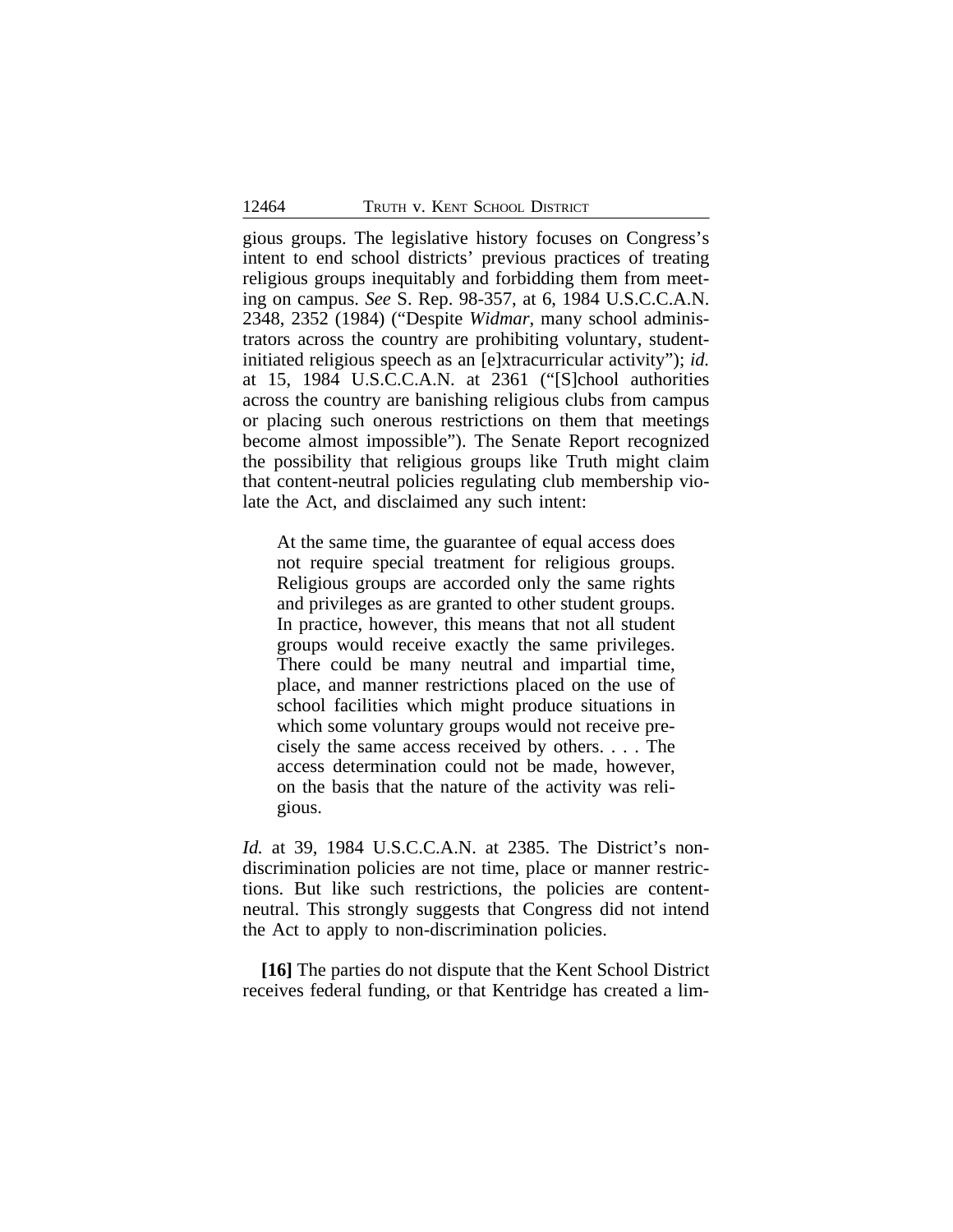ited open forum for extracurricular student groups. The District contests, however, whether the Act's guarantee of equal access, fair opportunity, and non-discrimination protects Truth's freedom to exclude those who do not share Christian values from its general membership. On their face, the District's non-discrimination policies do not preclude or discriminate against religious speech. Truth also has not shown that the District justifies its non-discrimination policies with reference to the content of a message Truth's discriminatory conduct may attempt to convey. The policies are content-neutral. Therefore, to the extent they proscribe Truth's discriminatory general membership restrictions, the policies do not implicate any rights that Truth might enjoy under the Act. *Cf. Rumsfeld v. Forum for Academic & Institutional Rights, Inc.,* 547 U.S. 47, 60 (2006) (holding that a statute or regulation that conditions government benefits on a non-discriminatory campus access policy is properly categorized as conduct, not speech).

Our decision is not inconsistent with that of the Second Circuit, which has focused on the term "speech" in the Act rather than the content-neutrality (or lack thereof) of school policies. *See Hsu,* 85 F.3d at 856 (rejecting argument that Act was not implicated because "the School did not base its qualified recognition of the Club on what would be said at the Club meetings, but on what could be characterized as the Club's 'act' of excluding non-Christians from leadership"); *id.* at 859 (Act triggered "when an after-school religious club excludes people of other religions from conducting its meetings . . . to protect the expressive content of the meetings"). The court's decision in *Hsu* is readily distinguishable from the case at hand. In *Hsu*, a Christian group was seeking to impose a religious test for all of its *leadership* positions. *Id*. at 849. The court held that the group's ability to exclude non-Christians from some, but not all, of these leadership positions constituted "speech" within the meaning of the Act. *Id*. at 858. In contrast, we are only concerned with Truth's *general* membership requirements. The Second Circuit's decision in *Hsu* directly supports our holding with respect to these require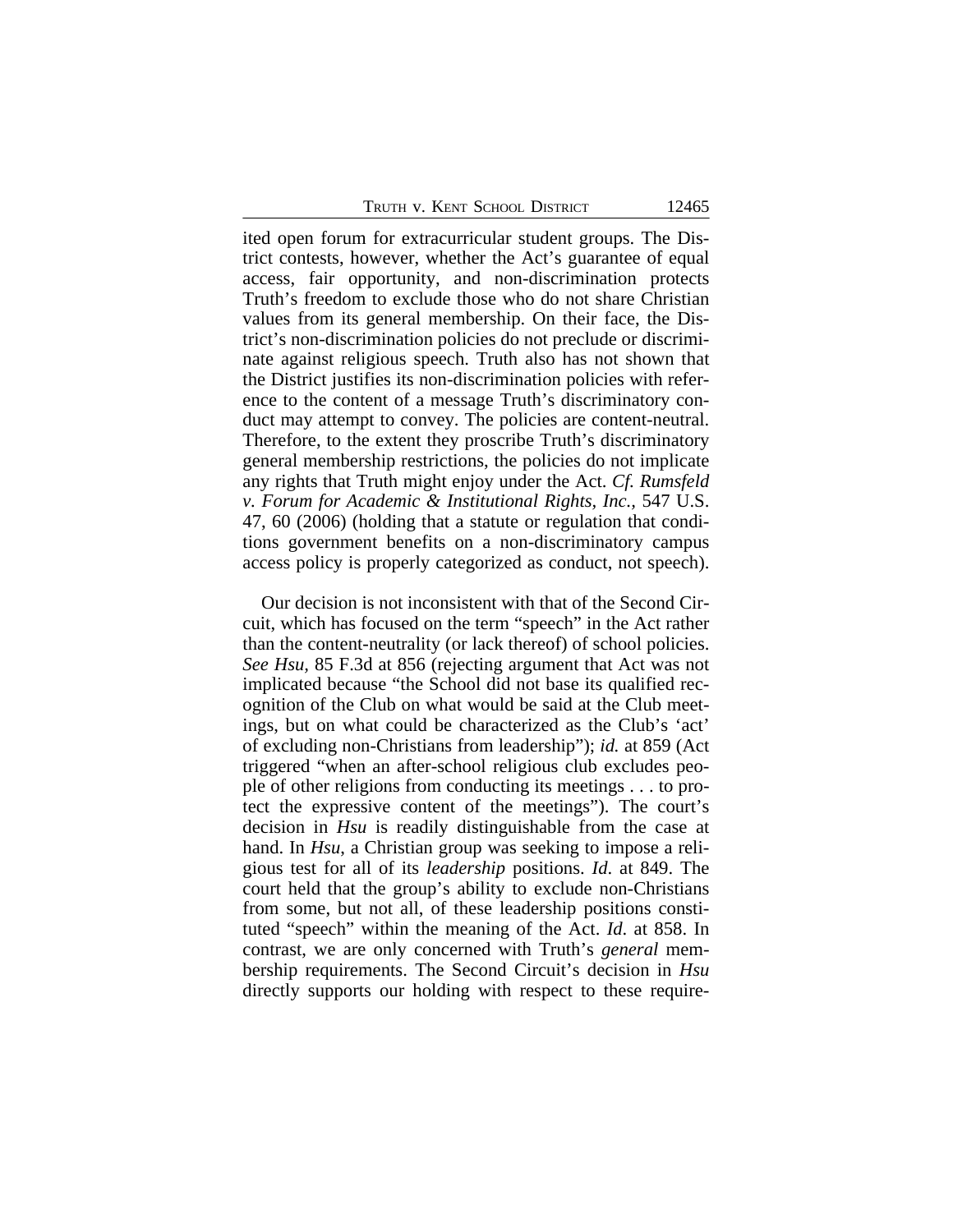ments. The court held that "a religious test for membership or attendance" would be "plainly insupportable," since "[i]t is difficult to understand how allowing non-Christians to attend the meetings and sing (or listen to) Christian prayers would change the Club's speech." *Id*. at 858 & n.17.

**[17]** In short, Truth has not shown that the District's nondiscrimination policy restricts ASB status on the basis of religion or the religious content of speech. Truth also argues, however, that the District violated the Act by allowing certain groups an *exemption* from the non-discrimination policy. Here we understand Truth to be challenging an allegedly arbitrary or discriminatory practice of granting waivers to non-religious groups, but not religious groups. This challenge is different in kind from one asserting that the application of the nondiscrimination policy to Truth violates Truth's rights under the Act. If indeed the District has a policy of enforcing the non-discrimination policy only against religious groups, this policy would of course violate the Act. Many of the so-called 'exemptions' that Truth contests are in fact consistent with the District's non-discrimination policy. For example, several clubs, such as the EarthCorps and the Gay-Straight Alliance, require their members to support a specific political cause, but nothing in the District's non-discrimination policy prohibits discrimination on the basis of political belief. However, at least two groups, the Men's Honor Club and the Girl's Honor Club, were granted ASB recognition even though their membership is based on gender, a protected ground under the District's policy. There is no evidence in the record as to why these groups were allowed apparent waivers from the District's non-discrimination policy. Thus, to the extent Truth alleges that the District provided waivers to these groups while denying them to others, and that decision was made on the basis of religion or the religious content of speech, Truth has raised a triable issue of fact.**<sup>2</sup>** Therefore, we reverse the

**<sup>2</sup>**Although Truth has raised a triable issue of fact, we call attention to two potential problems with its argument. First, Congress has specifically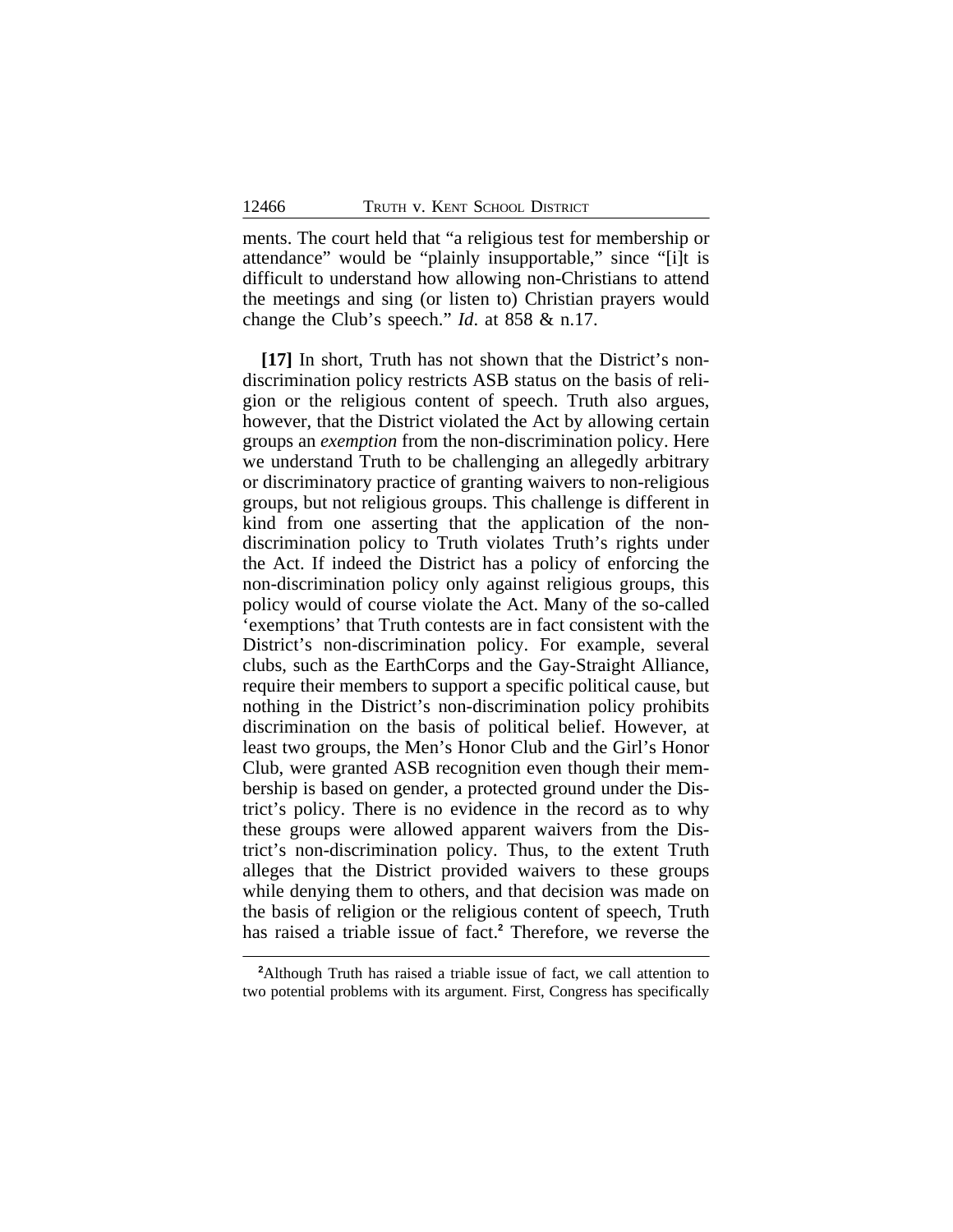district court's summary judgment and remand for further proceedings on this limited issue.

#### **B.**

**[18]** We next address whether, and if so how, the First Amendment may apply where a school denies ASB recognition to a student club based on its membership criteria. As an initial matter, it is important to emphasize that the members of Truth are not seeking merely to associate as a group; they are seeking to associate as a *school-sponsored* group. Specifically, ASB recognition would give Truth access to ASB funds, additional access to the school's property and facilities, and special rights to post materials around the school. Therefore, we must evaluate the District's denial of ASB recognition as a restriction on a "limited public forum." *See Rosenberger v. Rector & Visitors of Univ. of Va.*, 515 U.S. 819, 829 (1995) (applying limited public forum analysis to religious group's request for student activities funds); *see also Prince*, 303 F.3d at 1091 (holding that a school, through its ASB program, "created a limited public forum").

The limited public forum framework "has been the source of much confusion" and the precise contours of the term

allowed for "separate but equal" gender discrimination in the context of school and youth activities. *See* 20 U.S.C. § 1681(a)(6) (providing that gender discrimination is allowed with regard to certain social fraternities and sororities and volunteer youth organizations that have traditionally been limited to one sex). Therefore, that the District exempts the Men's and Girl's Honor Clubs from its overarching gender discrimination policy does not, by itself, suggest an arbitrary or discriminatory application of that policy so as to violate the Act. Second, another high school and a junior high school in the District have granted ASB-recognition to other Bible groups that do not discriminate in their membership criteria, making it even less likely that the District's application of its anti-discrimination policy in this case was merely a pretext for religious animus. Nevertheless, because the record is devoid of any evidence as to the actual reason that the District granted a non-discrimination waiver to the Men's and Girl's Honor Clubs, we must remand for further proceedings.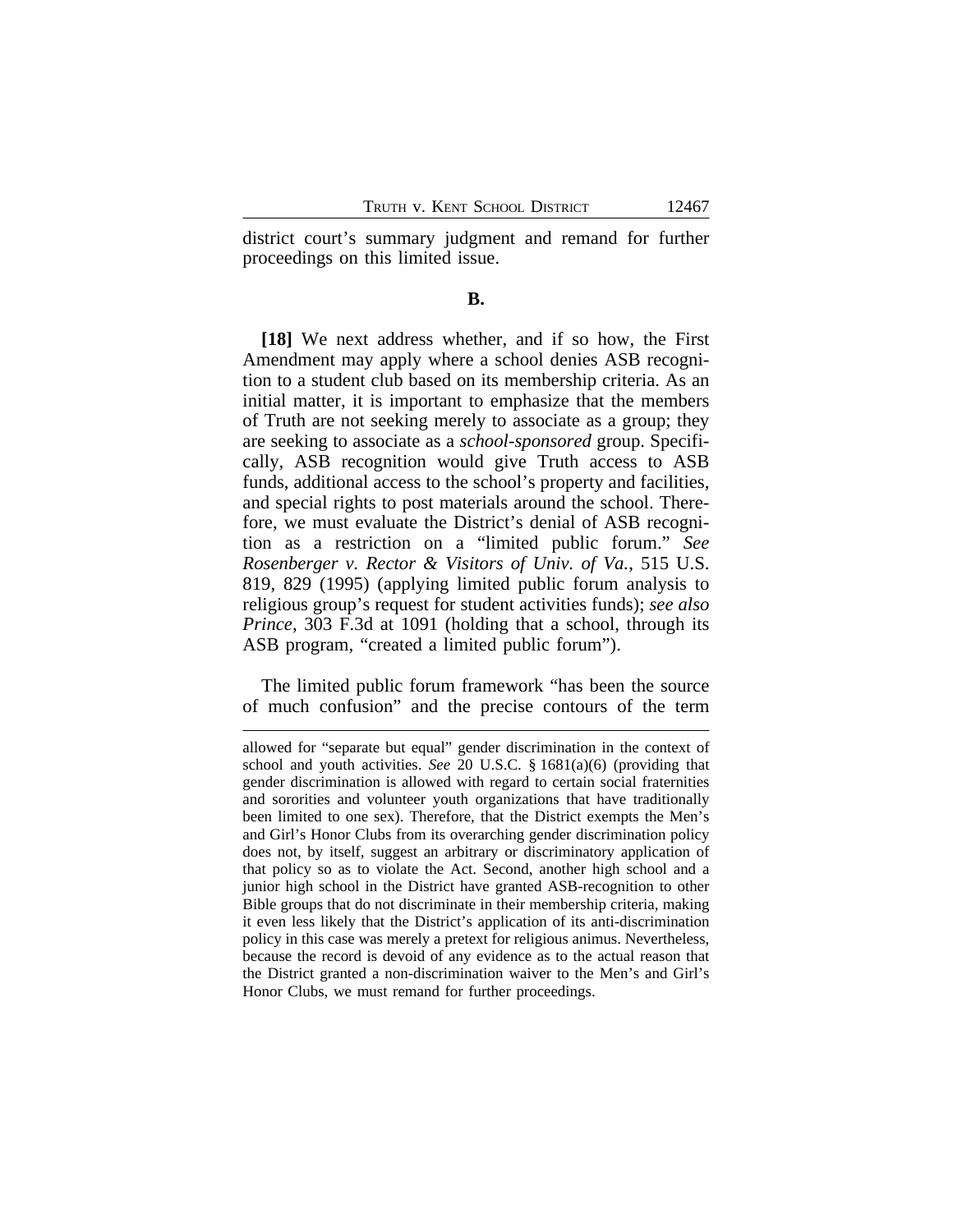"have not always been clear." *Hopper v. City of Pasco*, 241 F.3d 1067, 1074 (9th Cir. 2001) (internal quotations and citation omitted). The Supreme Court first addressed the concept, indirectly, in *Widmar*. The Court recognized that, although the state is not required to open certain fora to public discourse, once it elects to do so, it "assume[s] an obligation to justify its discriminations and exclusions under applicable constitutional norms." *Widmar*, 454 U.S. at 267-68. Two years later, in *Perry Education Association v. Perry Local Educators' Association*, 460 U.S. 37, 44-45 (1983), the Supreme Court clarified that there are three categories of government-run fora. "At one end of the spectrum are streets and parks which have immemorially been held in trust for the use of the public." *Id*. at 45 (internal quotations omitted). On the opposite end of the spectrum are those government properties that have not been traditionally considered open to the public. *Id*. at 46. Finally, falling somewhere in between are limited public fora, which "consist[ ] of public property which the state has opened for use by the public as a place for expressive activity." *Id*. at 45.

**[19]** In *Rosenberger*, the Supreme Court held that the government may exclude speech in a "limited public forum," so long as its reasons for doing so are viewpoint neutral and "reasonable in light of the purpose served by the forum." 515 U.S. at 829 (quotations and citation omitted). Access to ASB recognition qualifies as a limited public forum. *See Prince*, 303 F.3d at 1091. Therefore, we must consider whether the District's policy of restricting access to the ASB forum based on compliance with its non-discrimination policy is viewpoint neutral and reasonable in light of the purposes of the forum.

**[20]** The ASB Constitution makes it clear that the purpose of the organization "is to develop attitudes of and practice in good citizenship within the school; to promote harmonious relations between students, clubs, and activities; and to act as a forum for student and faculty expression." The constitution further states that this purpose will be carried out by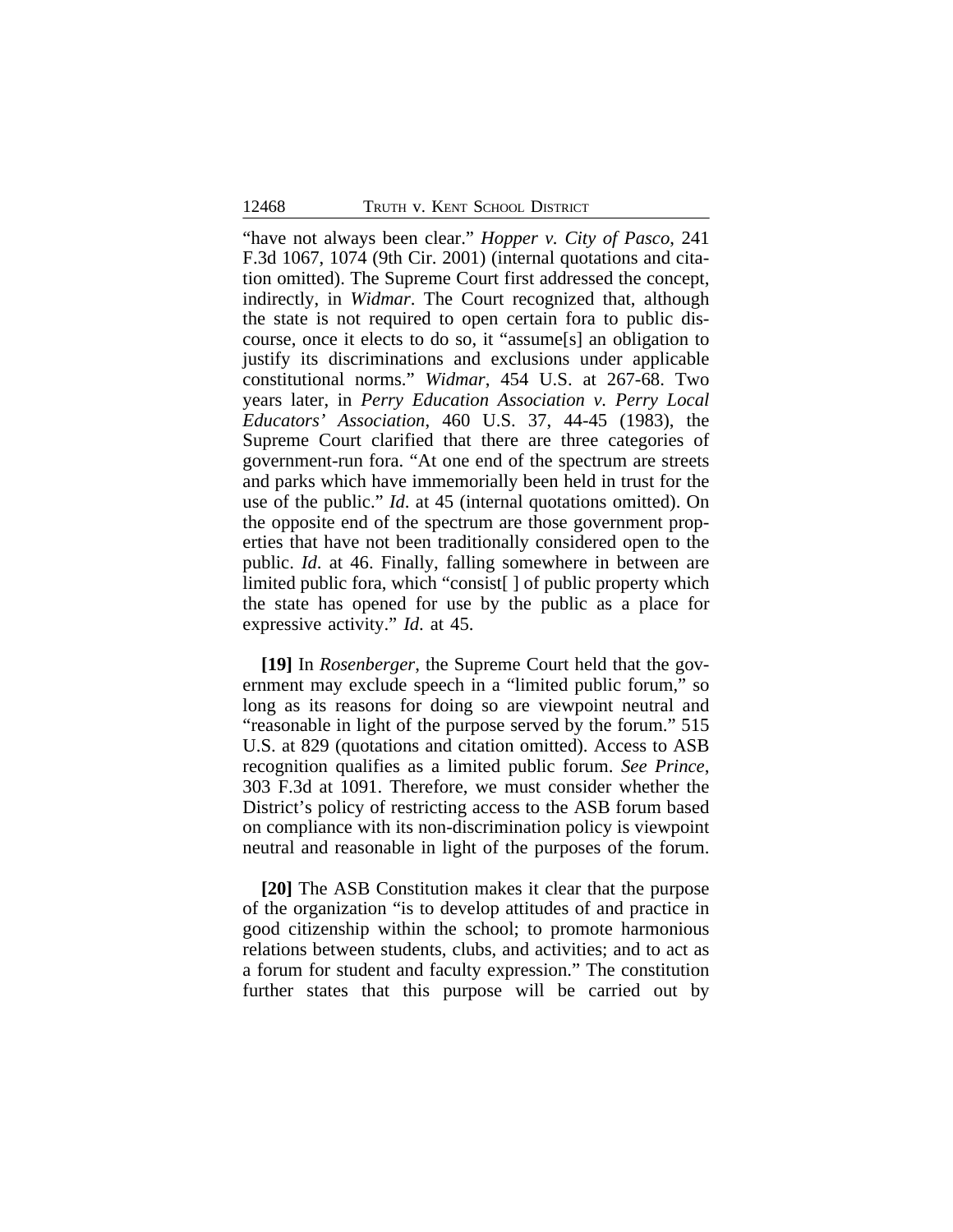TRUTH V. KENT SCHOOL DISTRICT 12469

"[h]elping the student body develop a regard for law and order by obeying, honoring, and sustaining the laws of Washington State and King County, as well as the rules of Kentridge Senior High School. . . ." These broad statements of purpose show that the purpose of the ASB program is to advance the school's basic pedagogical goals. The Supreme Court has emphasized that part of a school's mission is to instill in students the "shared values of a civilized social order," which includes instilling the value of nondiscrimination. *See Hazelwood Sch. Dist. v. Kuhlmeier*, 484 U.S. 260, 272 (1988). Therefore, the District's decision to restrict access to the ASB program based on a group's willingness to adhere to the school's non-discrimination policy is reasonable in light of the purposes of the forum.

Because this policy was reasonable in light of the purposes served by the ASB, we must next consider whether the group's exclusion was viewpoint neutral. The Supreme Court has explained that "[v]iewpoint discrimination is . . . an egregious form of content discrimination," and occurs when "the specific motivating ideology or the opinion or perspective of the speaker is the *rationale* for the restriction." *Rosenberger*, 515 U.S. at 829 (emphasis added); *see also Perry Educ. Ass'n*, 460 U.S. at 46 (regulation on access to a forum is not viewpoint neutral if it is "an effort to suppress expression merely because public officials oppose the speaker's view"). In cases where restriction to the forum is based solely on the group's religious viewpoint, the restriction is invalid. This was the case in *Prince*, where the school refused to recognize the school group World Changers "based purely on the [group's] religious viewpoint." 303 F.3d at 1091.

**[21]** Here, in contrast, the school is not denying Truth access based solely on its religious viewpoint, but rather on its refusal to comply with the District's non-discrimination policy. The District was therefore not engaging in viewpoint discrimination; the "perspective of the speaker" was not the "rationale" for denying Truth access to the limited public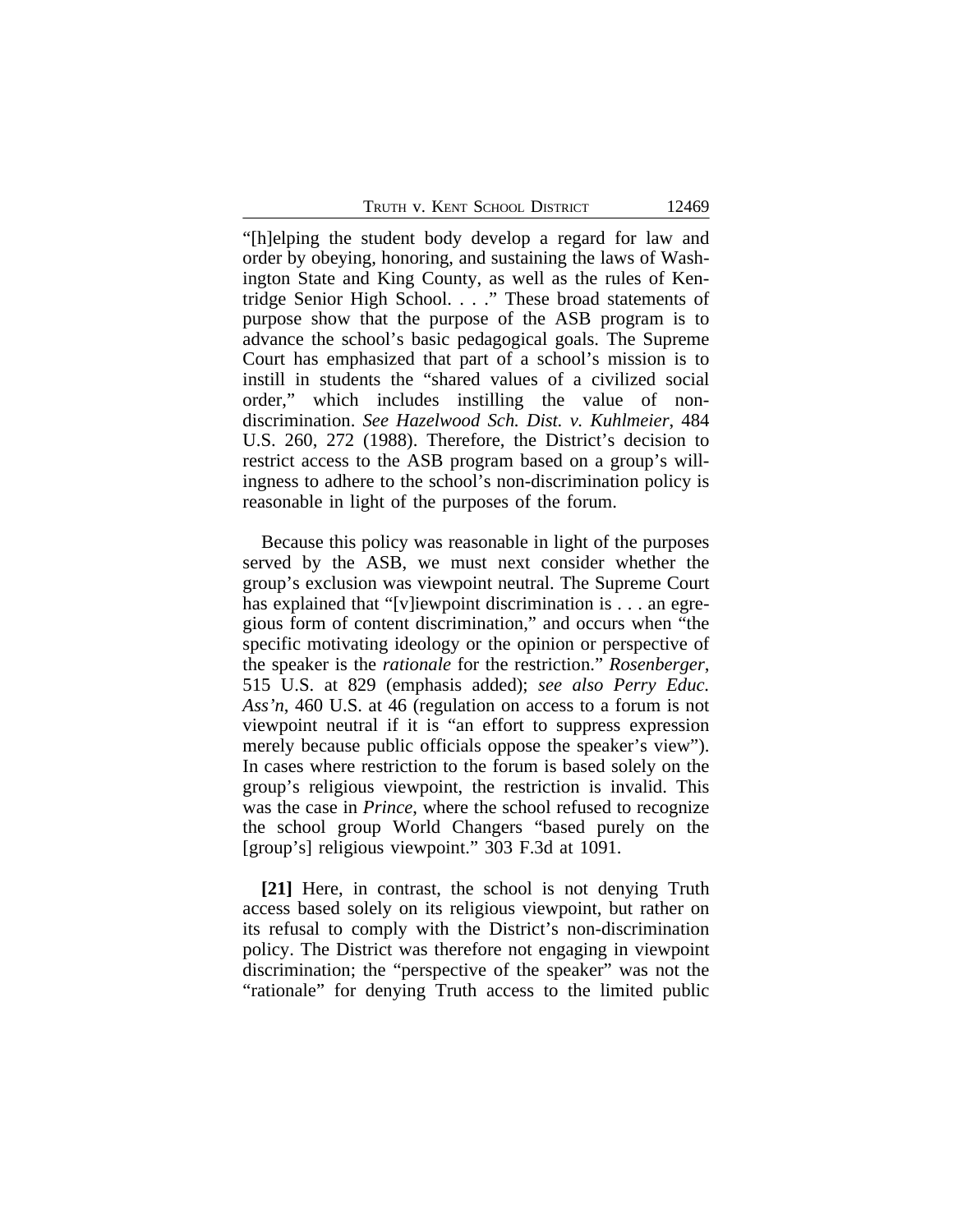forum. *See Rosenberger*, 515 U.S. at 829. Applying the nondiscrimination policy to exclude Truth does not show that the school administrators acted "merely because [they] oppose the speaker's view." *Perry*, 460 U.S. at 46. In short, the District no more engaged in viewpoint discrimination by excluding Truth for refusing to comply with its non-discrimination policy than it would have engaged in viewpoint discrimination by refusing to grant ASB status to a Student Pro-Drug Club that refused to obey the school's anti-drug policy. *Cf. Morse v. Frederick*, 127 S.Ct. 2618, 2629 (2007) (holding that schools may censor even *private* student speech that occurs on school grounds that "they reasonably regard as promoting illegal drug use").

**[22]** This conclusion, of course, rests on the premise that the ASB actually denied Truth's recognition based on its failure to comply with the District's non-discrimination policy. There is evidence in the record that other groups, such as the Men's and Girl's Honor Clubs, were granted ASB recognition despite violating the District's non-discrimination policy. Therefore, to the extent Truth argues that it was denied an *exemption* from the non-discrimination policy based on the content of its speech, we hold it has raised a triable issue of fact, and reverse the district court's summary judgment.

#### **V.**

**[23]** Truth also makes a claim under the Free Exercise Clause, the Establishment Clause, and the Equal Protection Clause. The district court did not explicitly reach these claims, on the grounds that Truth's "cursory Equal Protection Clause, Establishment Clause, and Free Exercise arguments are all subsumed within their First Amendment argument . . . ." On appeal, Truth continues to give cursory treatment to these claims. Nevertheless, Truth may have a valid argument. As discussed earlier, we are remanding to the district court to determine whether Truth was denied an exemption from the District's non-discrimination policy, and whether that denial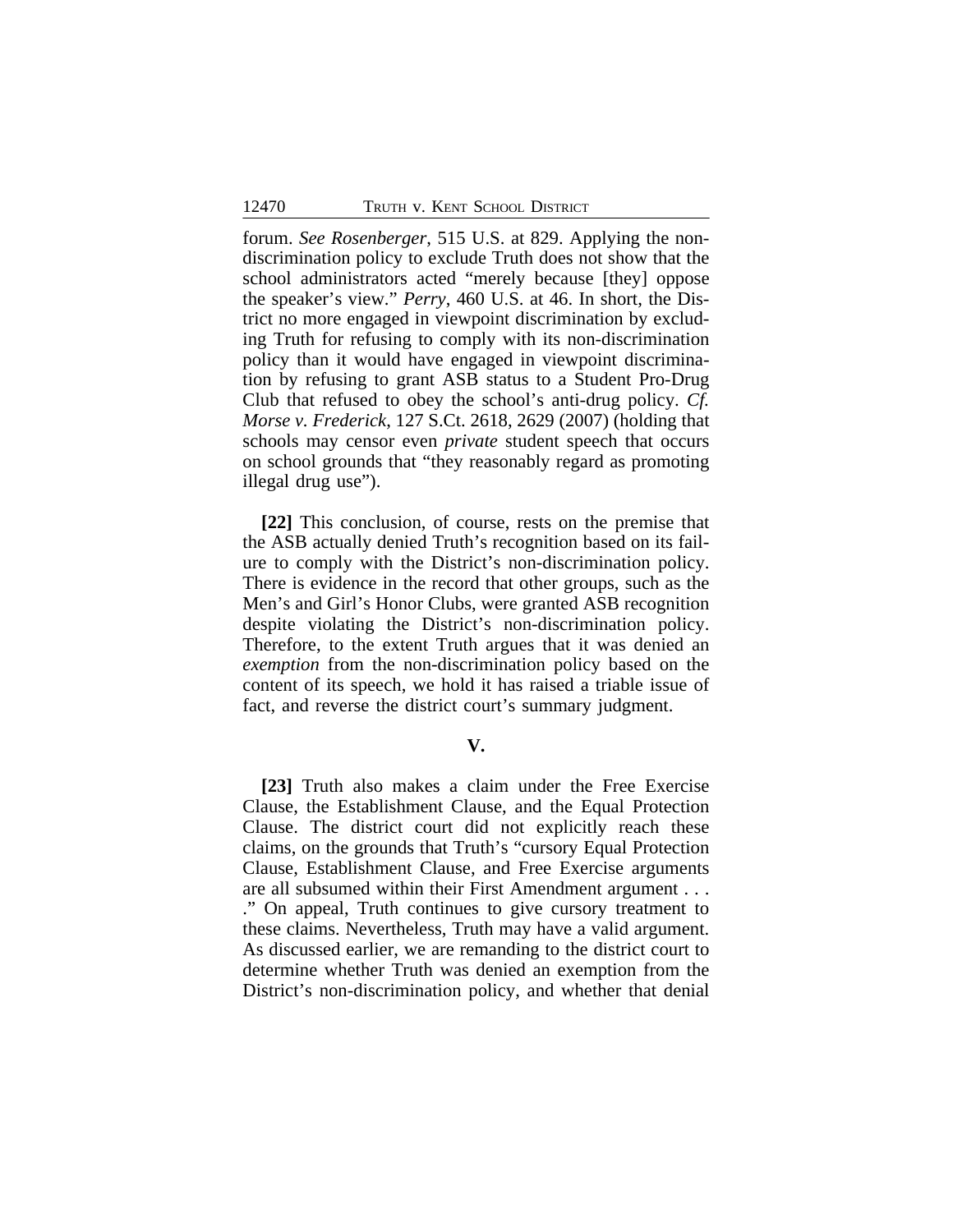was based on religion or the content of Truth's speech. To the extent Truth can make out a colorable First Amendment violation on these grounds, it may also have a Free Exercise claim, since "the Supreme Court noted that free exercise claims implicating other constitutional protections, such as free speech, could qualify for strict scrutiny review . . . ." *Am. Family Ass'n v. City & County of San Francisco*, 277 F.3d 1114, 1124 (9th Cir. 2002). Moreover, if Truth can demonstrate that it was singled out for unequal treatment on the basis of religion, it may also have a potentially valid Equal Protection or Establishment Clause argument. Therefore, we remand these issues to the district court to be considered along with the exemption issue discussed previously.

Finally, the District has argued that the ASB has free speech rights that would be violated if it were compelled to recognize Truth as an ASB organization. The ASB is not a party to this appeal and there is no indication that the District has authorization from the ASB to assert any such First Amendment claims. We conclude that the District lacks prudential standing to assert the ASB's free speech rights. *See Kowalski v. Tesmer*, 543 U.S. 125, 129 (2004) ("[A] party generally must assert his own legal rights and interests, and cannot rest his claim to relief on the legal rights or interests of third parties." (quotations and citation omitted)).

#### **VI.**

It is prudent to address only those issues necessary for our decision on the third charter application. We hold only that the District did not violate the Act or Truth's First Amendment rights by applying its non-discrimination policy to require Truth to remove its general membership provision. To the extent Truth alleges that the District violated the Act or the First Amendment by refusing to provide an exemption to its non-discrimination policy—based on Truth's religion or the content of its speech—we reverse the district court's summary judgment, and remand for further proceedings.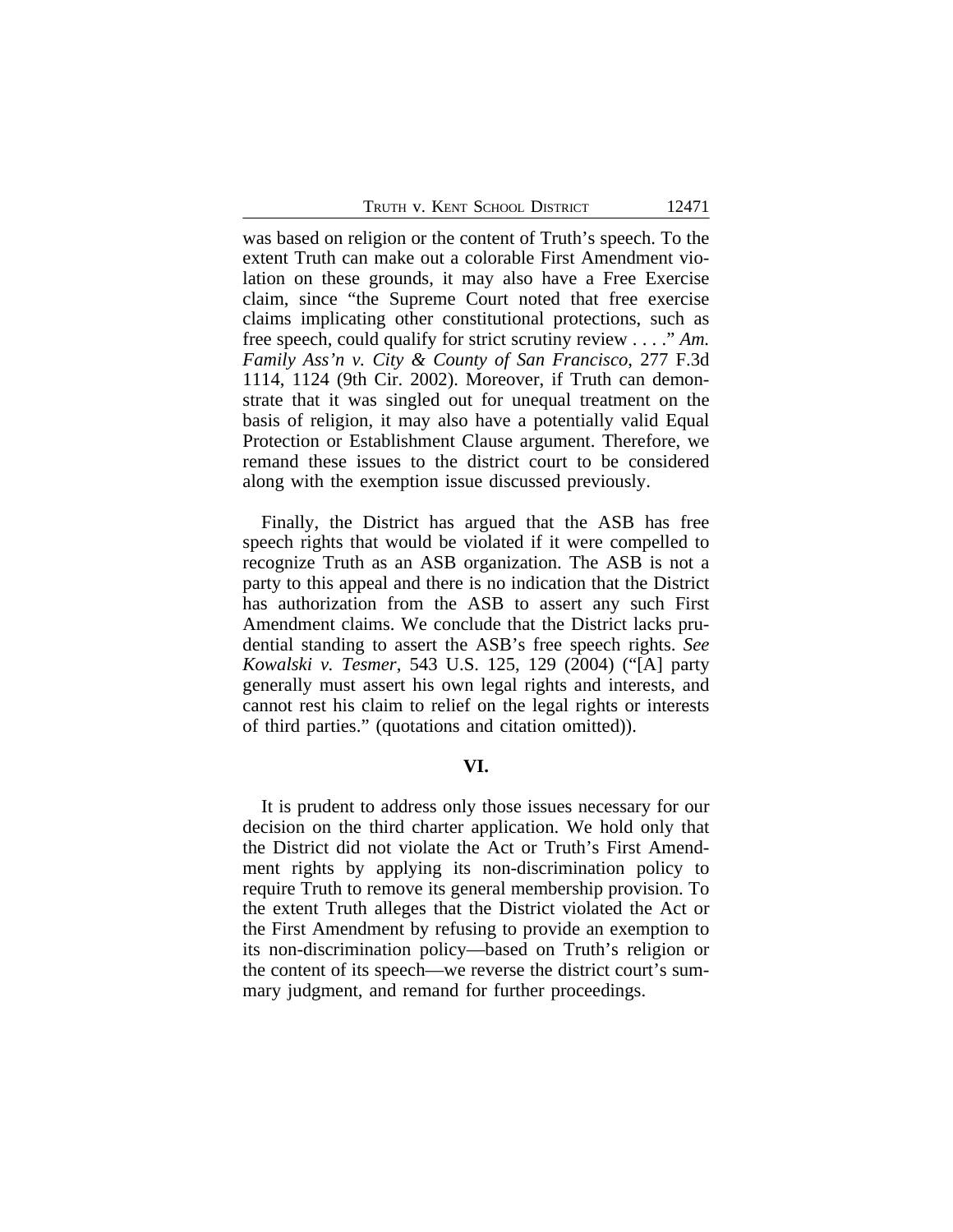#### **REVERSED AND REMANDED.**

FISHER, Circuit Judge, concurring, joined by Judge WARDLAW:

We write separately to amplify on one issue discussed in our main opinion. Truth argued that it must be granted access to the ASB forum because conditioning its access to the ASB program on a change to its discriminatory membership policy would infringe its right to engage in speech through "expressive association." Expressive association may be burdened when the state requires a group to change its membership criteria, *see Boy Scouts of Am. v. Dale*, 530 U.S. 640, 656 (2000); *Roberts v. U.S. Jaycees*, 468 U.S. 609, 623 (1984), or when the state conditions access to a traditional public forum upon such changes, *Hurley v. Irish-Am. Gay, Lesbian & Bisexual Group of Boston*, 515 U.S. 557, 579 (1995). When the use of school facilities is part of a general public forum, denying access to those facilities may also implicate the right to associate freely. *See Healy v. James*, 408 U.S. 169, 180-81 (1972) (noting that the "college classroom with its surrounding environs is peculiarly the 'marketplace of ideas' " and that the complete "denial of use of campus facilities for meetings and other appropriate purposes" implicated a group's right to expressive association).

Even assuming, however, that Truth's exclusion of non-Christians allows it to engage in speech through expressive association, its exclusion from the ASB program on account of its discriminatory policy does not infringe its rights under the First Amendment. As our opinion explains, when the state creates a *limited* public forum, like the ASB program at issue here, it may restrict access to that forum so long as the restrictions are "viewpoint neutral and reasonable in light of the purpose served by the forum," even if these rules have the effect of limiting a group's ability to engage in protected speech,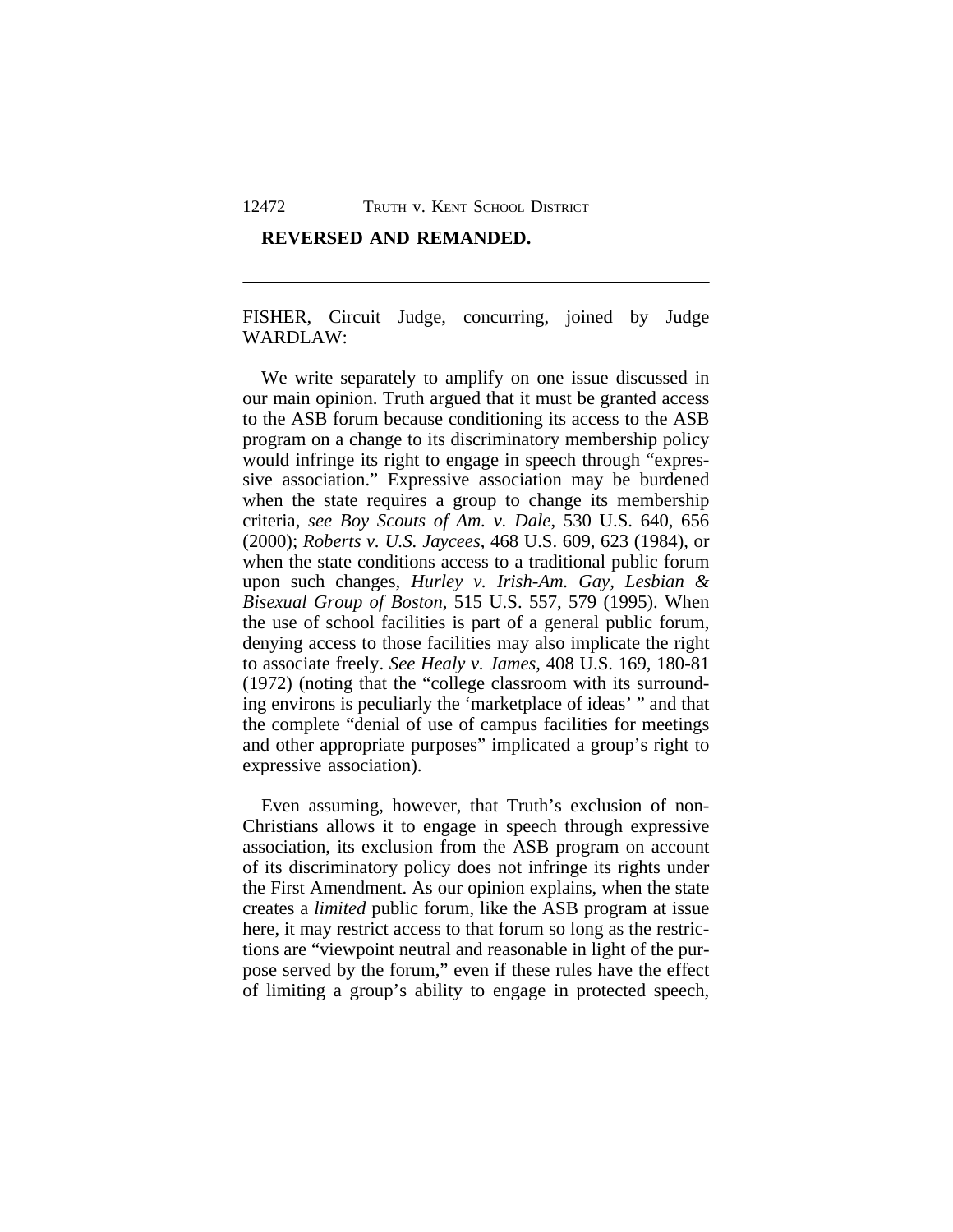such as the right to speak, publish on a particular topic or engage in expressive association. *See Rosenberger v. Rector & Visitors of the Univ. of Va.*, 515 U.S. 819, 829 (1995) ("The necessities of confining a forum to the limited and legitimate purposes for which it was created may justify the State in reserving it for *certain groups* or for the discussion of certain topics." (emphasis added)).

We reject Truth's suggestion that state action that burdens a group's ability to engage in expressive association must always be subject to strict scrutiny, even if the group seeks to engage in expressive association through a limited public forum. Expressive association is simply another way of speaking, only the group communicates its message through the *act of associating* instead of through an act of "pure speech" such as publishing, marching, speaking or performing. *See Dale*, 530 U.S. at 648 (holding that the First Amendment protects a group's ability to exclude members, if including such members would "impair the ability of the group to express those views, and only those views, that it intends to express"). There is no question that acts of expressive association are protected forms of speech under the First Amendment. *See id*. at 656; *Hurley*, 515 U.S. at 579. When the state *restricts access to a limited public forum* in a way that interferes with a group's speech or expressive association, however, we apply the lesser standard of scrutiny, even if the same burden on a group's rights *outside* a limited public forum would be subject to strict scrutiny. *See Rosenberger*, 515 U.S. at 829-30 (applying limited public forum analysis to a university policy that excluded a group's access to the school's student activity fund, thereby preventing it from publishing a newspaper). To hold otherwise would accord an act of "pure speech" such as publishing a newspaper — the core of what the First Amendment protects — less protection than an act of expressive association. We find no support for such a proposition, and Truth has identified none.**<sup>1</sup>** Truth, of course,

**<sup>1</sup>** In *Christian Legal Soc'y v. Walker*, 453 F.3d 853, 859 (7th Cir. 2006), the Seventh Circuit reversed the denial of a preliminary injunction, hold-